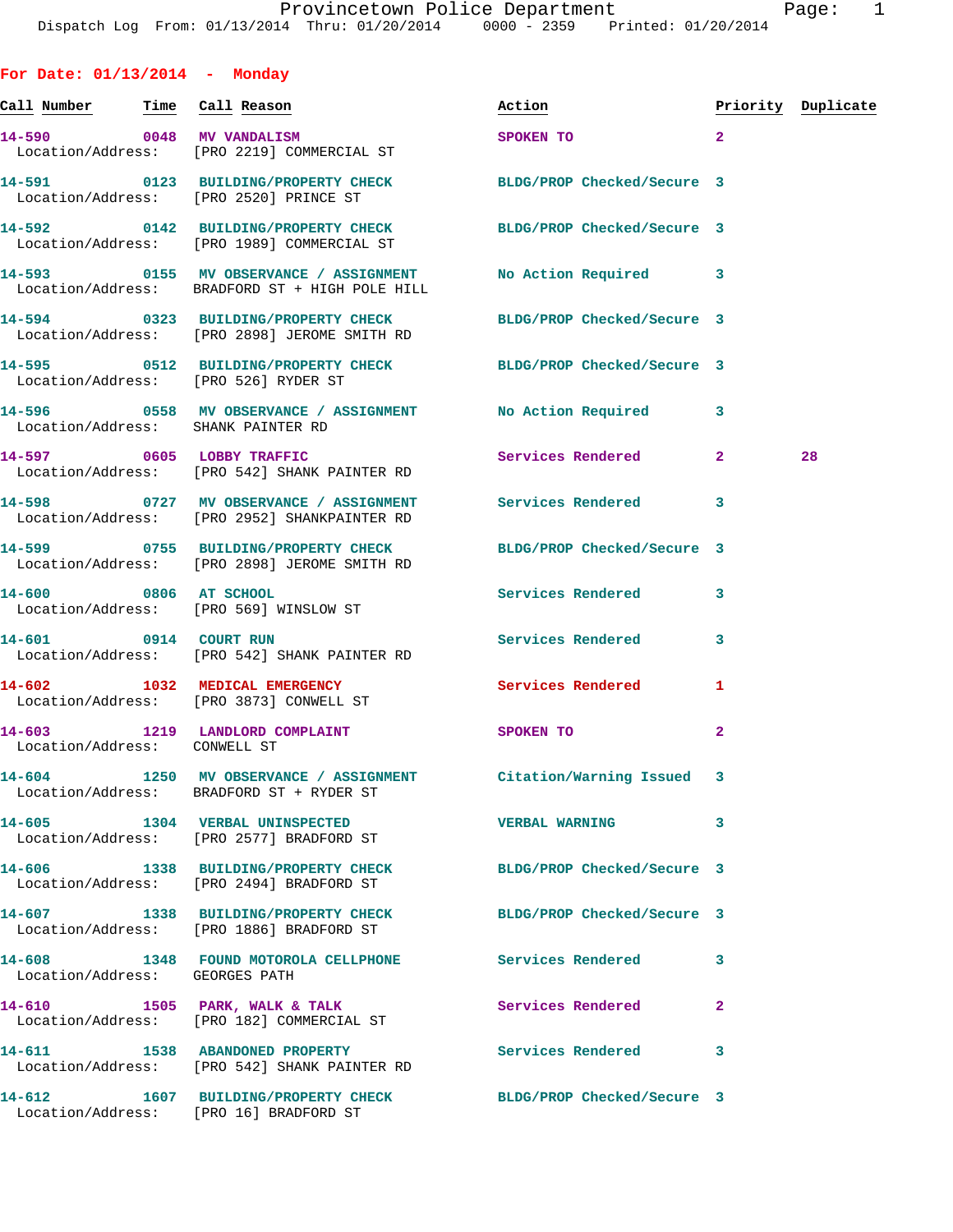|                                                          | Dispatch Log From: 01/13/2014 Thru: 01/20/2014   0000 - 2359   Printed: 01/20/2014                             | Provincetown Police Department Page: 2 |              |    |  |
|----------------------------------------------------------|----------------------------------------------------------------------------------------------------------------|----------------------------------------|--------------|----|--|
|                                                          | 14-613 1630 MEDICAL EMERGENCY Services Rendered 1<br>Location/Address: [PRO 1017] NELSON AVE                   |                                        |              |    |  |
| Location/Address: BRADFORD ST                            | 14-614 1634 MEDICAL EMERGENCY                                                                                  | Transported to Hospital 1              |              |    |  |
|                                                          | 14-615 1641 BUILDING/PROPERTY CHECK BLDG/PROP Checked/Secure 3<br>Location/Address: [PRO 2483] COMMERCIAL ST   |                                        |              |    |  |
| Location/Address: COMMERCIAL ST                          | 14-617 1714 MEDICAL EMERGENCY                                                                                  | Transported to Hospital 1              |              |    |  |
|                                                          | 14-619 1821 WELL BEING CHECK<br>Location/Address: [PRO 27] BRADFORD ST                                         | Services Rendered 1                    |              |    |  |
| 14-620 1859 COMPLAINT<br>Location/Address: COMMERCIAL ST |                                                                                                                | SPOKEN TO AND THE SPOKEN TO            | 3            |    |  |
|                                                          | 14-621 1942 BUILDING/PROPERTY CHECK BLDG/PROP Checked/Secure 3<br>Location/Address: [PRO 1638] COMMERCIAL ST   |                                        |              |    |  |
|                                                          | 14-622 1952 MEDICAL EMERGENCY<br>Location/Address: [PRO 1] BAYBERRY AVE                                        | Transported to Hospital 1              |              |    |  |
|                                                          | 14-623 2011 MEDICAL EMERGENCY<br>Location/Address: [PRO 965] KIMBERLY LN                                       | Transported to Hospital 1              |              |    |  |
|                                                          | 14-625 2118 MV STOP<br>Location/Address: [PRO 540] SHANK PAINTER RD                                            | <b>VERBAL WARNING</b>                  | 3            |    |  |
|                                                          | 14-626 2154 BUILDING/PROPERTY CHECK BLDG/PROP Checked/Secure 3<br>Location/Address: [PRO 519] RACE POINT RD    |                                        |              |    |  |
|                                                          | 14-627 2351 BUILDING/PROPERTY CHECK BLDG/PROP Checked/Secure 3<br>Location/Address: [PRO 3296] SHANKPAINTER RD |                                        |              |    |  |
| Location/Address: [PRO 2543] MACMILLAN                   | 14-628 2358 BUILDING/PROPERTY CHECK BLDG/PROP Checked/Secure 3                                                 |                                        |              |    |  |
| For Date: $01/14/2014$ - Tuesday                         |                                                                                                                |                                        |              |    |  |
| Location/Address: [PRO 3259] MACMILLAN                   | 14-629 0000 BUILDING/PROPERTY CHECK                                                                            | BLDG/PROP Checked/Secure 3             |              |    |  |
|                                                          | 14-630 0035 BUILDING/PROPERTY CHECK BLDG/PROP Checked/Secure 3<br>Location/Address: [PRO 488] MAYFLOWER ST     |                                        |              |    |  |
|                                                          | 14-631 0039 BUILDING/PROPERTY CHECK BLDG/PROP Checked/Secure 3<br>Location/Address: [PRO 2483] COMMERCIAL ST   |                                        |              |    |  |
|                                                          | 14-632 0053 BUILDING/PROPERTY CHECK BLDG/PROP Checked/Secure 3<br>Location/Address: [PRO 341] COMMERCIAL ST    |                                        |              |    |  |
| $14 - 634$                                               | 0230 BUILDING/PROPERTY CHECK<br>Location: STANDISH ST TO THE BOAT SLIP                                         | BLDG/PROP Checked/Secure 3             |              |    |  |
| $14 - 635$                                               | 0303 BUILDING/PROPERTY CHECK BLDG/PROP Checked/Secure 3<br>Location: STANDISH ST TO COOK ST                    |                                        |              |    |  |
|                                                          | 14-636 0530 BUILDING/PROPERTY CHECK BLDG/PROP Checked/Secure 3<br>Location/Address: [PRO 447] JEROME SMITH RD  |                                        |              |    |  |
| Location/Address: [PRO 444] HIGH POLE                    | 14-637 0541 BUILDING/PROPERTY CHECK BLDG/PROP Checked/Secure 3                                                 |                                        |              |    |  |
|                                                          | 14-638 6557 MV OBSERVANCE / ASSIGNMENT Services Rendered 3<br>Location/Address: [PRO 2577] BRADFORD ST         |                                        |              |    |  |
| 14-639                                                   | 0611 LOBBY TRAFFIC                                                                                             | Services Rendered                      | $\mathbf{2}$ | 31 |  |

Location/Address: [PRO 542] SHANK PAINTER RD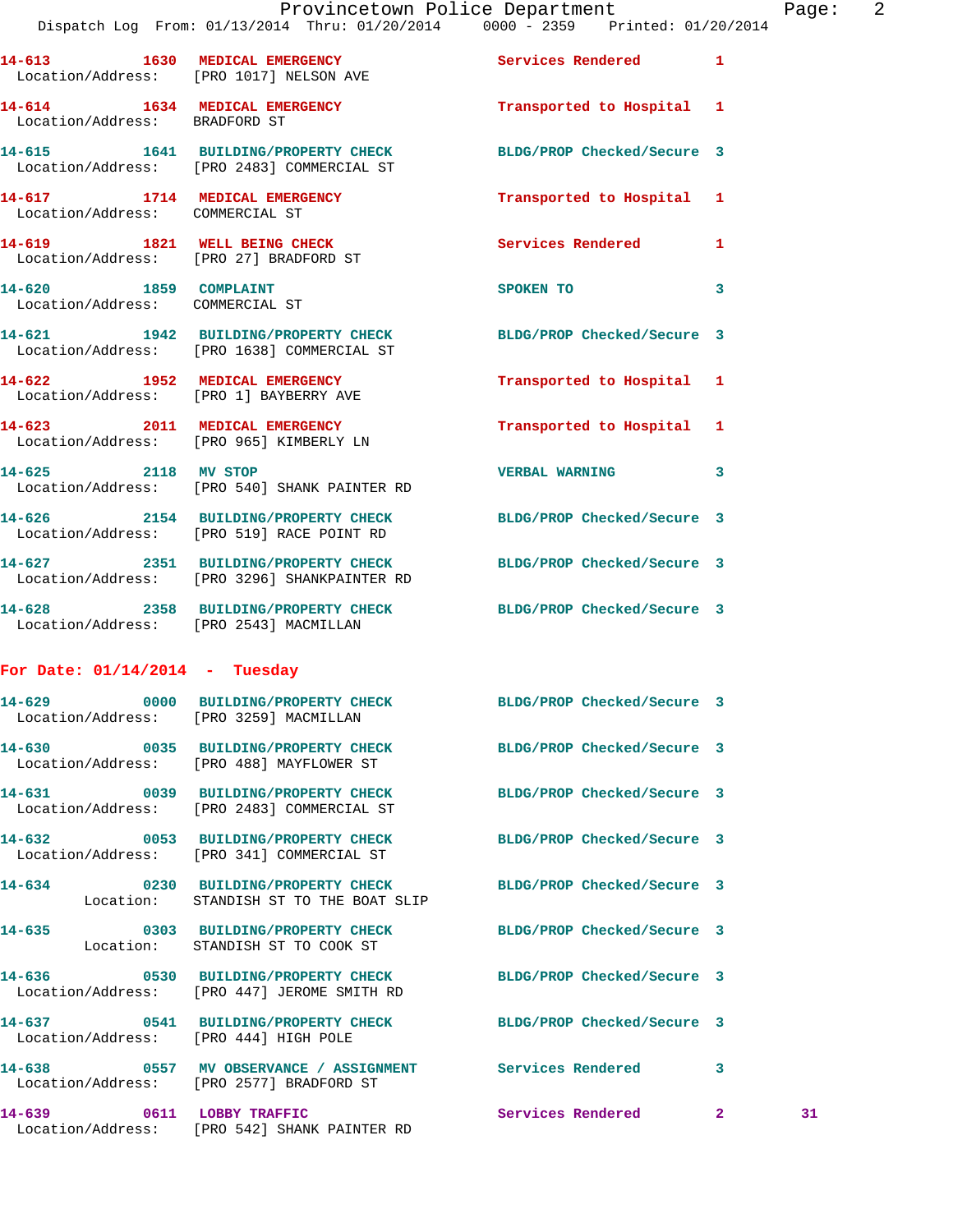| Location/Address: [PRO 444] HIGH POLE                                               | 14-640 0713 BUILDING/PROPERTY CHECK                                                                            | BLDG/PROP Checked/Secure 3                      |              |
|-------------------------------------------------------------------------------------|----------------------------------------------------------------------------------------------------------------|-------------------------------------------------|--------------|
| 14-641                                                                              | 0753 BUILDING/PROPERTY CHECK<br>Location/Address: [PRO 3317] CEMETERY RD                                       | BLDG/PROP Checked/Secure 3                      |              |
|                                                                                     | 14-642 0753 BUILDING/PROPERTY CHECK<br>Location/Address: [PRO 3318] CEMETERY RD                                | BLDG/PROP Checked/Secure 3                      |              |
|                                                                                     | 14-643 0805 PARK, WALK & TALK<br>Location/Address: [PRO 569] WINSLOW ST                                        | Services Rendered 2                             |              |
|                                                                                     | 14-644 0837 BUILDING/PROPERTY CHECK<br>Location/Address: [PRO 564] BAYBERRY AVE                                | BLDG/PROP Checked/Secure 3                      |              |
| 14-645 0902 FOLLOW UP<br>Location/Address: NELSON AVE<br>Refer To Accident: 14-1-AC |                                                                                                                | Services Rendered                               | $\mathbf{2}$ |
|                                                                                     | 14-646 0920 MV STOP/VERBAL 90/20<br>Location/Address: [PRO 3296] SHANK PAINTER RD                              | <b>VERBAL WARNING</b>                           | 3            |
|                                                                                     | 14-647 0920 MV OBSERVANCE / ASSIGNMENT<br>Location/Address: [PRO 2952] SHANKPAINTER RD                         | <b>Services Rendered</b>                        | 3            |
| Location/Address: [PRO 571] ALDEN ST                                                | 14-648 0934 BUILDING/PROPERTY CHECK                                                                            | BLDG/PROP Checked/Secure 3                      |              |
| 14-649 0944 FOLLOW UP                                                               | Location/Address: [PRO 2645] SHANK PAINTER RD                                                                  | Services Rendered<br>$\overline{\phantom{0}}$ 2 |              |
| 14-650 1015 DOT                                                                     | Location/Address: [PRO 3222] ALDEN ST                                                                          | Transported to Hospital 1                       |              |
|                                                                                     | 14-651 1021 MEDICAL EMERGENCY<br>Location/Address: [PRO 1540] COMMERCIAL ST                                    | Transported to Hospital 1                       |              |
| 14-652                                                                              | 1027 MV OBSERVANCE / ASSIGNMENT<br>Location/Address: BRADFORD ST + RYDER ST                                    | No Action Required 3                            |              |
|                                                                                     | 14-654 1119 BUILDING/PROPERTY CHECK<br>Location/Address: [PRO 447] JEROME SMITH RD                             | BLDG/PROP Checked/Secure 3                      |              |
| 14-655<br>Location/Address: JEROME SMITH RD                                         | 1122 MV STOP/VERBAL 90/20, 90/7 VERBAL WARNING                                                                 |                                                 | 3            |
| 14-656 1125 DOT/OUCH                                                                | Location/Address: [PRO 440] HARRY KEMP WAY                                                                     | Transported to Hospital 1                       |              |
| 14-657                                                                              | 1153 911 GENERAL/MISDIAL<br>Location/Address: [PRO 440] HARRY KEMP WAY                                         | Services Rendered                               | 1            |
| 14-658 1206 MV DISABLED                                                             | Location/Address: ROUTE 6 + SHANK PAINTER RD                                                                   | Services Rendered                               | $\mathbf{2}$ |
| Location/Address: [PRO 3259] MACMILLAN                                              | 14-659 1210 BUILDING/PROPERTY CHECK                                                                            | BLDG/PROP Checked/Secure 3                      |              |
| 14-660 1212 911 MISDIAL                                                             | Location/Address: [PRO 1234] ALDEN ST                                                                          | Services Rendered                               | $\mathbf{1}$ |
|                                                                                     | 14-661 1237 MV OBSERVANCE / ASSIGNMENT Citation/Warning Issued 3<br>Location/Address: BRADFORD ST + HOWLAND ST |                                                 |              |
|                                                                                     | 14-662 1243 MV STOP/VERBAL 89/9<br>Location/Address: BRADFORD ST + HOWLAND ST                                  | <b>VERBAL WARNING</b>                           | 3            |
| 14-663                                                                              | 1324 BUILDING/PROPERTY CHECK                                                                                   | BLDG/PROP Checked/Secure 3                      |              |

Location/Address: [PRO 433] RYDER ST EXT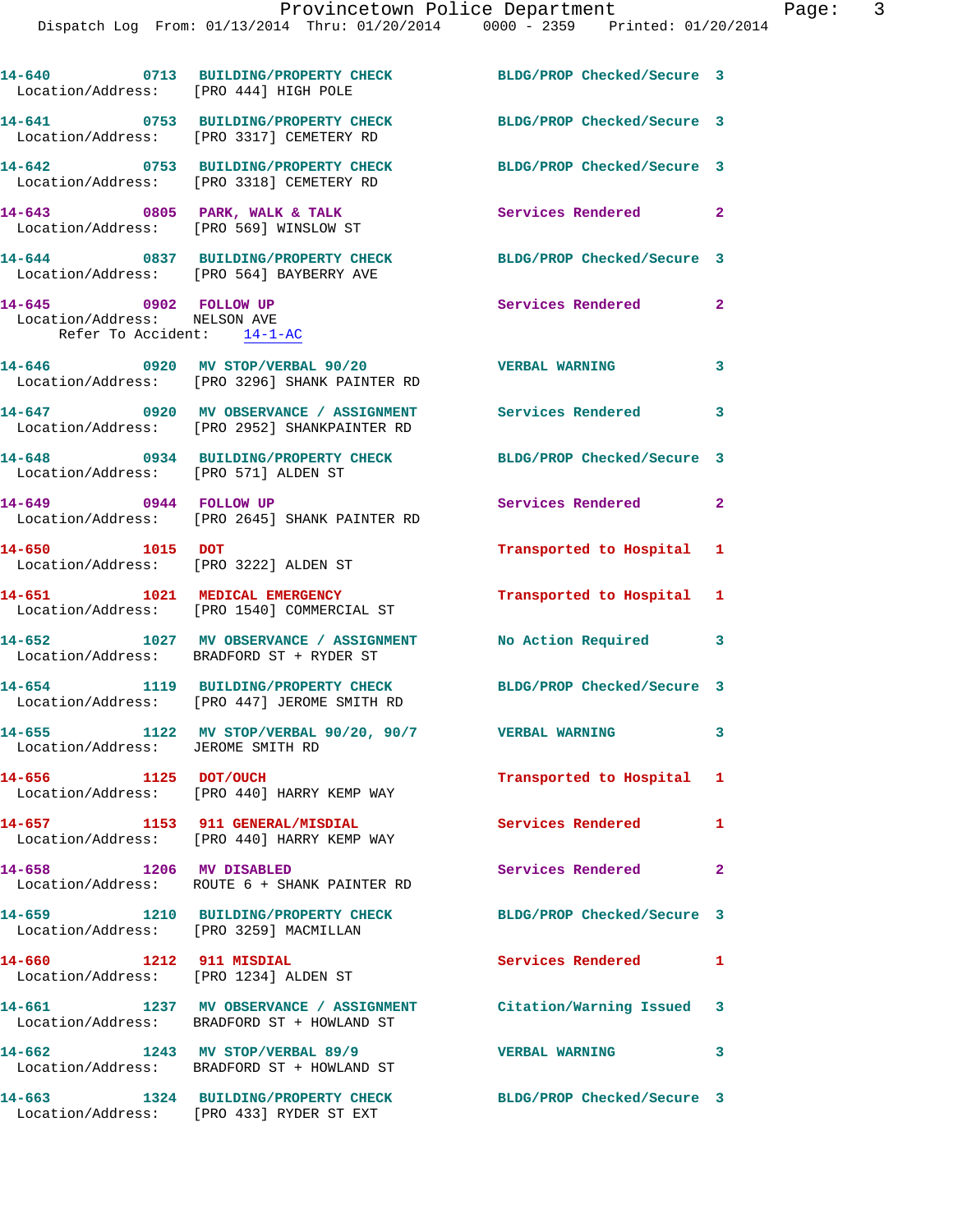|                                                                      | Provincetown Police Department<br>Dispatch Log From: 01/13/2014 Thru: 01/20/2014 0000 - 2359 Printed: 01/20/2014 |                            |              |
|----------------------------------------------------------------------|------------------------------------------------------------------------------------------------------------------|----------------------------|--------------|
|                                                                      | 14-664 1337 MV OBSERVANCE / ASSIGNMENT Services Rendered                                                         |                            | 3            |
| Location/Address: SNAIL RD                                           |                                                                                                                  |                            |              |
| Location/Address: [PRO 3287] ROUTE 6                                 | 14-665 1351 BUILDING/PROPERTY CHECK BLDG/PROP Checked/Secure 3                                                   |                            |              |
|                                                                      | 14-666 1404 BUILDING/PROPERTY CHECK<br>Location/Address: [PRO 2206] COMMERCIAL ST                                | BLDG/PROP Checked/Secure 3 |              |
|                                                                      | 14-667 1410 BUILDING/PROPERTY CHECK BLDG/PROP Checked/Secure 3<br>Location/Address: [PRO 16] MAYFLOWER AVE       |                            |              |
| 14-668 1414 MV DISABLED                                              | Location/Address: ROUTE 6 + SHANK PAINTER RD                                                                     | Services Rendered          | $\mathbf{2}$ |
|                                                                      | 14-669 1416 MV STOP/VERBAL 90/20, 90/11 VERBAL WARNING<br>Location/Address: [PRO 2577] BRADFORD ST               |                            | 3            |
|                                                                      | 14-670 1430 MV COMPLAINT<br>Location/Address: [PRO 542] SHANK PAINTER RD                                         | SPOKEN TO                  | 2            |
|                                                                      | 14-671 1448 MEDICAL EMERGENCY<br>Location/Address: [PRO 440] HARRY KEMP WAY                                      | Transported to Hospital    | 1            |
| 14-673 1517 MV STOP<br>Location/Address: PEARL ST                    |                                                                                                                  | <b>VERBAL WARNING</b>      | 3            |
|                                                                      | 14-674 1520 ASSIST CITIZEN<br>Location/Address: [PRO 542] SHANK PAINTER RD                                       | <b>SPOKEN TO</b>           | 3            |
| Location/Address: [PRO 433] RYDER ST                                 | 14-675 1543 BUILDING/PROPERTY CHECK BLDG/PROP Checked/Secure 3                                                   |                            |              |
|                                                                      | 14-676 1550 MEDICAL EMERGENCY<br>Location/Address: [PRO 544] SHANK PAINTER RD                                    | Transported to Hospital    | 1            |
| 14-678 1638 COMPLAINT                                                | Location/Address: [PRO 539] SHANK PAINTER RD                                                                     | Services Rendered          | 3            |
|                                                                      | 14-679 1640 COMPLAINT<br>Location/Address: ROUTE 6 + PROVINCELANDS RD                                            | Services Rendered          | 3            |
| 14-680 1657 MV COMPLAINT                                             | Location/Address: BRADFORD ST + HANCOCK ST                                                                       | <b>Services Rendered</b>   |              |
| 14-681 1702 MV ACCIDENT/MINOR<br>Location/Address: [PRO 429] DYER ST |                                                                                                                  | <b>Services Rendered</b>   | 1            |
| 14-682 1719 MEDICAL EMERGENCY                                        | Location/Address: [PRO 2904] WEST VINE ST                                                                        | Transported to Hospital    | 1            |
| 14-683 1738 COMPLAINT<br>Location/Address: COMMERCIAL ST             |                                                                                                                  | Services Rendered          | 3            |
|                                                                      | 14-684 1816 BUILDING/PROPERTY CHECK<br>Location/Address: [PRO 2206] COMMERCIAL ST                                | BLDG/PROP Checked/Secure 3 |              |
|                                                                      | 14-685 1919 MV OBSERVANCE / ASSIGNMENT Services Rendered<br>Location/Address: W VINE ST + BRADFORD ST EXT        |                            | 3            |
| 14-686                                                               | 1946 BUILDING/PROPERTY CHECK<br>Location/Address: [PRO 1638] COMMERCIAL ST                                       | BLDG/PROP Checked/Secure 3 |              |
|                                                                      | 14-687 2008 BUILDING/PROPERTY CHECK<br>Location/Address: [PRO 2483] COMMERCIAL ST                                | BLDG/PROP Checked/Secure 3 |              |
|                                                                      | 14-688 2034 BUILDING/PROPERTY CHECK<br>Location/Address: [PRO 175] COMMERCIAL ST                                 | BLDG/PROP Checked/Secure 3 |              |
| 14-689                                                               | 2103 BUILDING/PROPERTY CHECK BLDG/PROP Checked/Secure 3                                                          |                            |              |

Location/Address: [PRO 1638] COMMERCIAL ST

Page:  $4$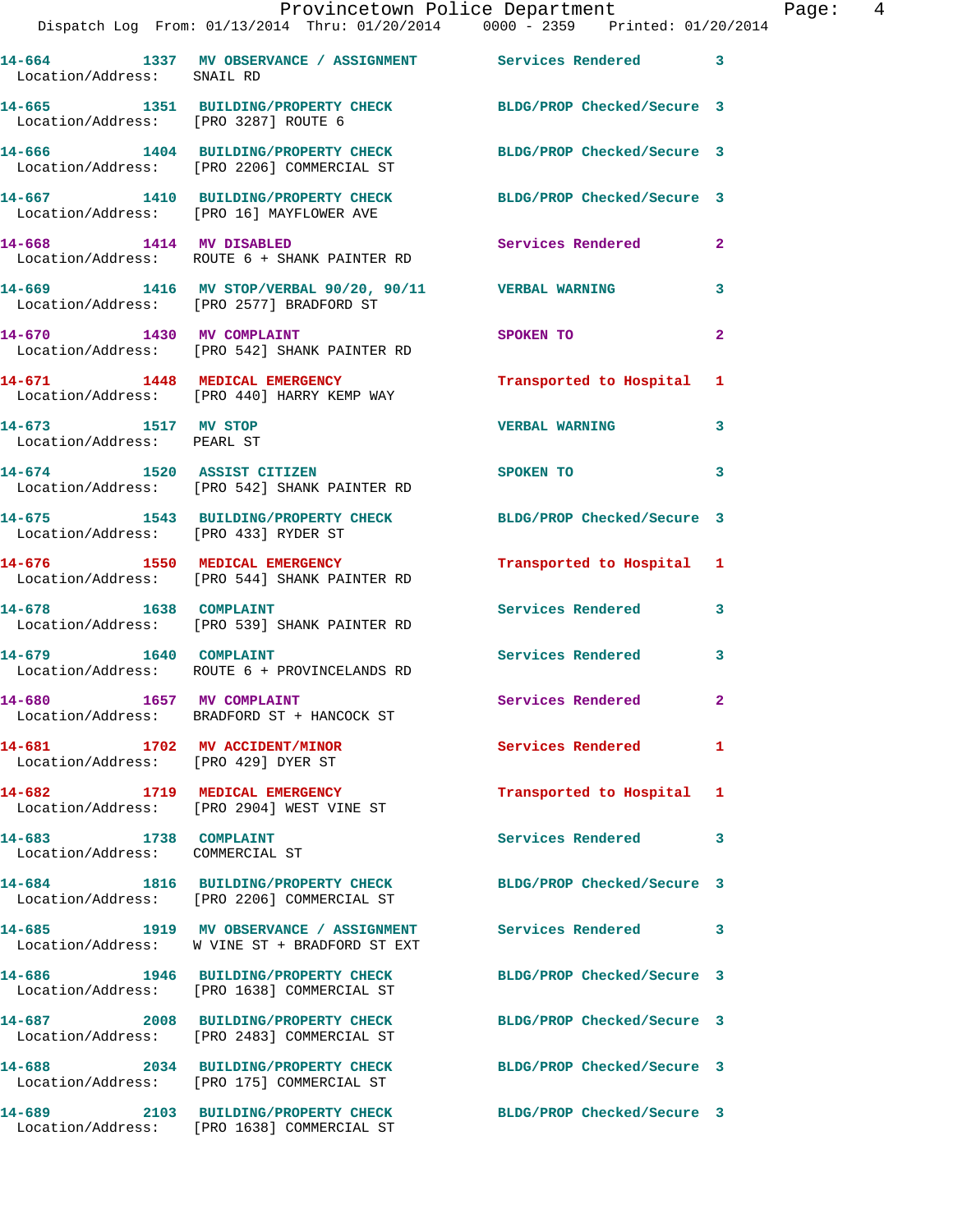|                                                         | Dispatch Log From: 01/13/2014 Thru: 01/20/2014 0000 - 2359 Printed: 01/20/2014                                 |                            |   |    |
|---------------------------------------------------------|----------------------------------------------------------------------------------------------------------------|----------------------------|---|----|
|                                                         | 14-690 2308 BUILDING/PROPERTY CHECK BLDG/PROP Checked/Secure 3<br>Location/Address: [PRO 1778] SHANKPAINTER RD |                            |   |    |
|                                                         | 14-691 2308 BUILDING/PROPERTY CHECK BLDG/PROP Checked/Secure 3<br>Location/Address: [PRO 2898] JEROME SMITH RD |                            |   |    |
|                                                         | 14-692 2317 BUILDING/PROPERTY CHECK BLDG/PROP Checked/Secure 3<br>Location/Address: [PRO 512] PRINCE ST        |                            |   |    |
|                                                         | 14-693 2320 MV OBSERVANCE / ASSIGNMENT No Action Required 3<br>Location/Address: BRADFORD ST + STANDISH ST     |                            |   |    |
|                                                         | 14-694 2351 MV OBSERVANCE / ASSIGNMENT Services Rendered 3<br>Location/Address: [PRO 3231] BRADFORD ST         |                            |   |    |
| For Date: $01/15/2014$ - Wednesday                      |                                                                                                                |                            |   |    |
|                                                         | 14-695 0008 BUILDING/PROPERTY CHECK BLDG/PROP Checked/Secure 3<br>Location/Address: [PRO 2500] COMMERCIAL ST   |                            |   |    |
|                                                         | 14-696 0012 LOBBY TRAFFIC<br>Location/Address: [PRO 542] SHANK PAINTER RD                                      | Services Rendered 2        |   | 19 |
|                                                         | 14-697 0030 BUILDING/PROPERTY CHECK BLDG/PROP Checked/Secure 3<br>Location/Address: [PRO 1638] COMMERCIAL ST   |                            |   |    |
|                                                         | 14-698 0035 BUILDING/PROPERTY CHECK BLDG/PROP Checked/Secure 3<br>Location/Address: [PRO 3259] MACMILLAN WHARF |                            |   |    |
|                                                         | 14-699 0047 MV OBSERVANCE / ASSIGNMENT Services Rendered 3<br>Location/Address: [PRO 2818] CONWELL ST          |                            |   |    |
|                                                         | 14-700 0050 BUILDING/PROPERTY CHECK<br>Location/Address: [PRO 3151] COMMERCIAL ST                              | BLDG/PROP Checked/Secure 3 |   |    |
| Location/Address: [PRO 526] RYDER ST                    | 14-701 0146 BUILDING/PROPERTY CHECK BLDG/PROP Checked/Secure 3                                                 |                            |   |    |
| Location/Address: [PRO 595] BRADFORD ST                 | 14-702 0150 BUILDING/PROPERTY CHECK                                                                            | BLDG/PROP Checked/Secure 3 |   |    |
|                                                         | 14-703 0153 BUILDING/PROPERTY CHECK<br>Location/Address: [PRO 3030] TIN PAN ALLEY RD                           | BLDG/PROP Checked/Secure 3 |   |    |
| 14-704 0212 GENERAL INFO                                |                                                                                                                | No Action Required         | 3 |    |
| <b>14-705</b>                                           | 0250 BUILDING/PROPERTY CHECK<br>Location/Address: [PRO 545] SHANK PAINTER RD                                   | BLDG/PROP Checked/Secure 3 |   |    |
| <b>14-706</b>                                           | 0252 BUILDING/PROPERTY CHECK<br>Location/Address: [PRO 518] RACE POINT RD                                      | BLDG/PROP Checked/Secure 3 |   |    |
| <b>14-707</b><br>Location/Address: [PRO 554] TREMONT ST | 0408 BUILDING/PROPERTY CHECK                                                                                   | BLDG/PROP Checked/Secure 3 |   |    |
|                                                         | 14-708 0504 BUILDING/PROPERTY CHECK<br>Location/Address: [PRO 75] CAPTAIN BERTIE RD                            | BLDG/PROP Checked/Secure 3 |   |    |

**14-709 0508 BUILDING/PROPERTY CHECK BLDG/PROP Checked/Secure 3**  Location/Address: [PRO 3287] ROUTE 6

**14-710 0525 BUILDING/PROPERTY CHECK BLDG/PROP Checked/Secure 3**  Location/Address: [PRO 3287] ROUTE 6

Location/Address: [PRO 517] RACE POINT RD

**14-711 0527 BUILDING/PROPERTY CHECK BLDG/PROP Checked/Secure 3**  Location/Address: [PRO 99] COMMERCIAL ST

**14-712 0544 BUILDING/PROPERTY CHECK BLDG/PROP Checked/Secure 3**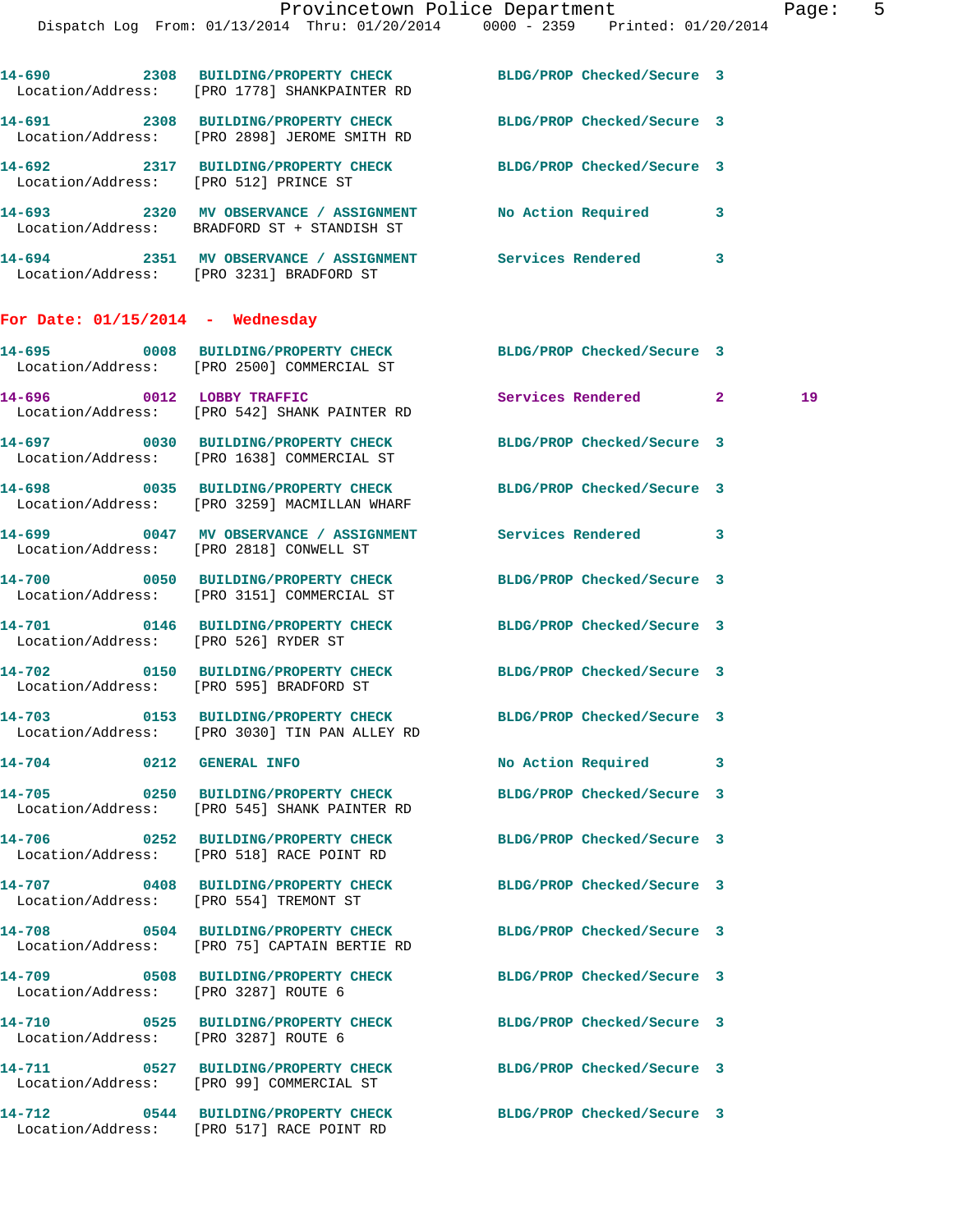|                                        | Dispatch Log From: 01/13/2014 Thru: 01/20/2014 0000 - 2359 Printed: 01/20/2014                                                | Provincetown Police Department Page: 6 |              |   |  |
|----------------------------------------|-------------------------------------------------------------------------------------------------------------------------------|----------------------------------------|--------------|---|--|
|                                        |                                                                                                                               |                                        |              |   |  |
|                                        | 14-713  0552  PARK, WALK & TALK                No Action Required              2<br>Location/Address: [PRO 516] RACE POINT RD |                                        |              |   |  |
| Location/Address: SHANK PAINTER RD     | 14-714 0604 MV OBSERVANCE / ASSIGNMENT No Action Required 3                                                                   |                                        |              |   |  |
|                                        | 14-715 0620 TTY TEST; SUCCESSFUL<br>Location/Address: [PRO 542] SHANK PAINTER RD                                              | No Action Required 1                   |              |   |  |
|                                        | 14-716 0626 HAZARDS<br>Location/Address: RYDER ST + COMMERCIAL ST                                                             | No Action Required 2                   |              |   |  |
|                                        | 14-717 0727 BUILDING/PROPERTY CHECK Services Rendered 3<br>Location/Address: [PRO 2490] PROVINCELANDS RD                      |                                        |              |   |  |
| Location/Address: [PRO 3287] ROUTE 6   | 14-718 0758 BUILDING/PROPERTY CHECK BLDG/PROP Checked/Secure 3                                                                |                                        |              |   |  |
|                                        | 14-719 0759 PARK, WALK & TALK 1988 Services Rendered 2<br>Location/Address: [PRO 569] WINSLOW ST                              |                                        |              |   |  |
| Location/Address: [PRO 1730] DUNCAN LN | 14-720 0828 DOG MISSING                                                                                                       | Services Rendered 2                    |              |   |  |
| Location/Address: [PRO 571] ALDEN ST   | 14-722 0906 BUILDING/PROPERTY CHECK BLDG/PROP Checked/Secure 3                                                                |                                        |              |   |  |
|                                        | 14-723 0934 MV OBSERVANCE / ASSIGNMENT Services Rendered 3<br>Location/Address: [PRO 2521] ROUTE 6                            |                                        |              |   |  |
|                                        | 14-724 0938 BUILDING/PROPERTY CHECK BLDG/PROP Checked/Secure 3<br>Location/Address: [PRO 433] RYDER ST EXT                    |                                        |              |   |  |
|                                        | 14-725 0944 DISTURBANCE/DISPUTE<br>Location/Address: [PRO 1103] SHIPS WAY RD                                                  | Services Rendered 1                    |              | 1 |  |
|                                        | 14-726 0947 BUILDING/PROPERTY CHECK Services Rendered<br>Location/Address: [PRO 2898] JEROME SMITH RD                         |                                        | $\mathbf{3}$ |   |  |
|                                        | 14-727 0949 LOST VERIZON FLIP PHONE Services Rendered 3<br>Location/Address: [PRO 542] SHANK PAINTER RD                       |                                        |              |   |  |
|                                        | 14-728 0954 BUILDING/PROPERTY CHECK BLDG/PROP Checked/Secure 3<br>Location/Address: [PRO 3318] CEMETERY RD                    |                                        |              |   |  |
| 14-729 0957 DOT                        | Location/Address: [PRO 440] HARRY KEMP WAY                                                                                    | Transported to Hospital 1              |              |   |  |
|                                        | 14-731 1027 MV STOP/VERBAL 90/17<br>Location/Address: FRANKLIN ST + BRADFORD ST                                               | <b>VERBAL WARNING</b>                  | 3            |   |  |
|                                        | 14-732 1028 MV OBSERVANCE / ASSIGNMENT<br>Location/Address: BRADFORD ST + STANDISH ST                                         | No Action Required                     | 3            |   |  |
|                                        | 14-733 1031 MV OBSERVANCE / ASSIGNMENT<br>Location/Address: BRADFORD ST + STANDISH ST                                         | No Action Required                     | 3            |   |  |
|                                        | 14-734 1035 PARKING COMPLAINT / GENERAL Services Rendered<br>Location/Address: [PRO 132] COMMERCIAL ST                        |                                        | 3            |   |  |
| 14-735 1059 PET PANTRY                 | Location/Address: [PRO 3296] SHANK PAINTER RD                                                                                 | Services Rendered                      | $\mathbf{2}$ |   |  |
| Location/Address: ROUTE 6 + HOWLAND ST | 14-736 1107 FOUND COUNTERFEIT MONEY Services Rendered                                                                         |                                        | 3            |   |  |

**14-738 1215 PARK, WALK & TALK Services Rendered 2**  Location/Address: [PRO 569] WINSLOW ST

**14-739 1259 BUILDING/PROPERTY CHECK BLDG/PROP Checked/Secure 3**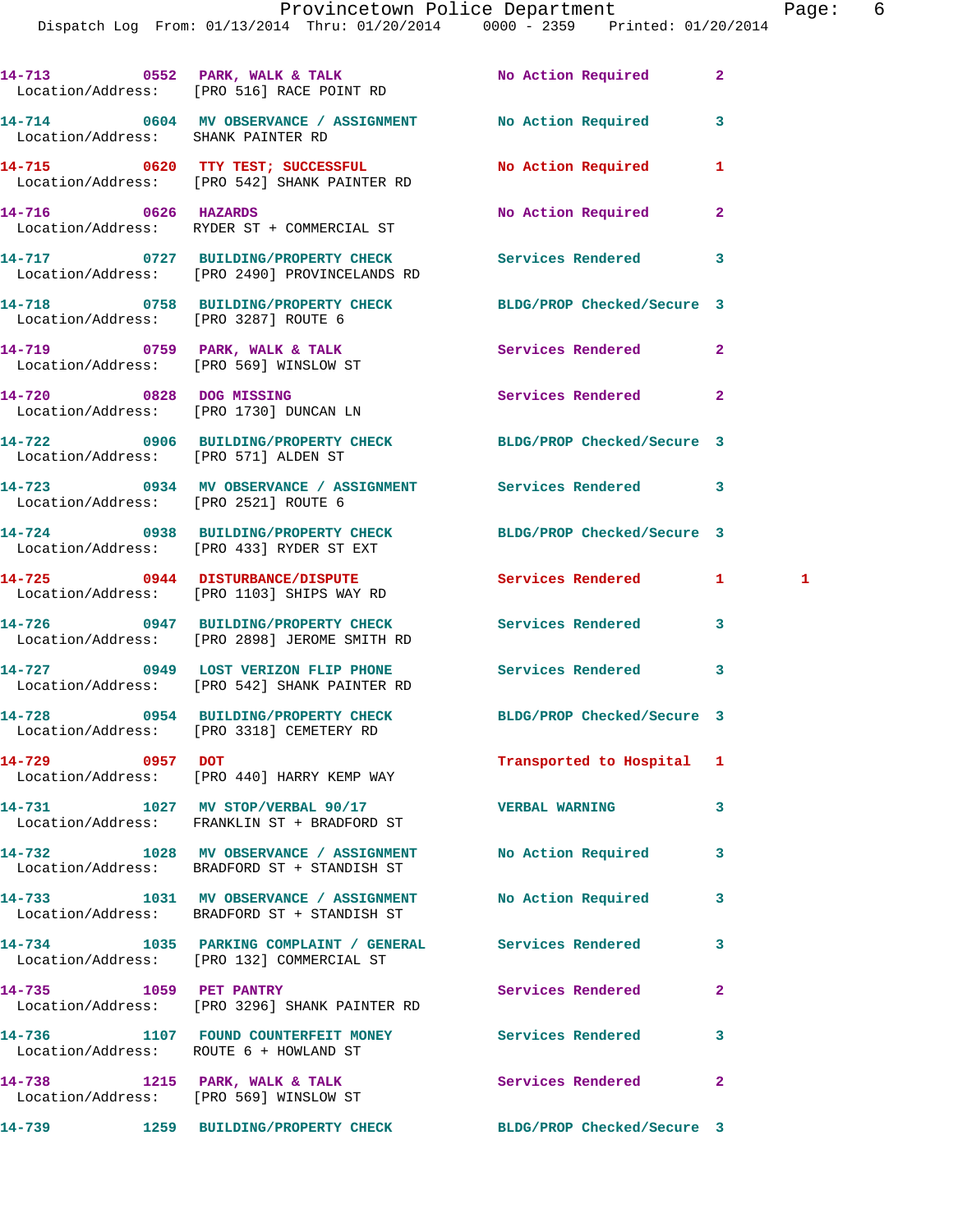|                                   | Provincetown Police Department<br>Dispatch Log From: 01/13/2014 Thru: 01/20/2014 0000 - 2359 Printed: 01/20/2014 |                            |                |
|-----------------------------------|------------------------------------------------------------------------------------------------------------------|----------------------------|----------------|
|                                   | Location/Address: [PRO 3318] CEMETERY RD                                                                         |                            |                |
|                                   | 14-740 1333 BUILDING/PROPERTY CHECK Services Rendered<br>Location/Address: [PRO 2499] RACE POINT RD              |                            | 3              |
|                                   | 14-741 1416 BUILDING/PROPERTY CHECK<br>Location/Address: [PRO 2500] COMMERCIAL ST                                | BLDG/PROP Checked/Secure 3 |                |
|                                   | 14-742 1416 PET PANRTY<br>Location/Address: [PRO 285] COMMERCIAL ST                                              | Services Rendered          | $\mathbf{2}$   |
|                                   | 14-743 1543 BUILDING/PROPERTY CHECK<br>Location/Address: [PRO 433] RYDER ST                                      | BLDG/PROP Checked/Secure 3 |                |
|                                   | 14-744 1722 BUILDING/PROPERTY CHECK<br>Location/Address: [PRO 2206] COMMERCIAL ST                                | BLDG/PROP Checked/Secure 3 |                |
|                                   | 14-745 1733 BUILDING/PROPERTY CHECK<br>Location/Address: [PRO 3259] MACMILLAN                                    | BLDG/PROP Checked/Secure 3 |                |
| 14-746 1900 HARASSMENT            | Location/Address: [PRO 542] SHANK PAINTER RD                                                                     | SPOKEN TO                  | $\overline{a}$ |
|                                   | 14-747 1954 BUILDING/PROPERTY CHECK<br>Location/Address: [PRO 519] RACE POINT RD                                 | BLDG/PROP Checked/Secure 3 |                |
| 14-748 2014 911 ABANDONED         | Location/Address: [PRO 440] HARRY KEMP WAY                                                                       | Services Rendered          | 1              |
|                                   | 14-749 2101 BUILDING/PROPERTY CHECK<br>Location/Address: [PRO 306] COMMERCIAL ST                                 | BLDG/PROP Checked/Secure 3 |                |
|                                   | 14-750 2126 BUILDING/PROPERTY CHECK<br>Location/Address: [PRO 488] MAYFLOWER ST                                  | BLDG/PROP Checked/Secure 3 |                |
|                                   | 14-751 2310 BUILDING/PROPERTY CHECK<br>Location/Address: [PRO 447] JEROME SMITH RD                               | BLDG/PROP Checked/Secure 3 |                |
|                                   | 14-752 2314 BUILDING/PROPERTY CHECK<br>Location/Address: [PRO 391] COMMERCIAL ST                                 | BLDG/PROP Checked/Secure 3 |                |
| 14-753<br>2318                    | BUILDING/PROPERTY CHECK<br>Location/Address: [PRO 2898] JEROME SMITH RD                                          | BLDG/PROP Checked/Secure 3 |                |
|                                   | 14-754 2340 BUILDING/PROPERTY CHECK<br>Location/Address: [PRO 530] SHANK PAINTER RD                              | BLDG/PROP Checked/Secure 3 |                |
|                                   | 14-755 2350 BUILDING/PROPERTY CHECK<br>Location/Address: [PRO 512] PRINCE ST                                     | BLDG/PROP Checked/Secure 3 |                |
|                                   | 14-756 2350 BUILDING/PROPERTY CHECK<br>Location/Address: [PRO 512] PRINCE ST                                     | No Action Required         | 3              |
| For Date: $01/16/2014$ - Thursday |                                                                                                                  |                            |                |
|                                   | 14-757 0010 BUILDING/PROPERTY CHECK<br>Location/Address: [PRO 564] BAYBERRY                                      | <b>Services Rendered</b>   | 3              |
|                                   | 14-758 0020 MV OBSERVANCE / ASSIGNMENT<br>Location/Address: BRADFORD ST + HIGH POLE HILL                         | No Action Required         | 3              |
|                                   | 14-759 0041 MV OBSERVANCE / ASSIGNMENT Services Rendered<br>Location/Address: BRADFORD ST + SHANK PAINTER RD     |                            | 3              |
|                                   | 14-760 0046 BUILDING/PROPERTY CHECK<br>Location/Address: [PRO 175] COMMERCIAL ST                                 | BLDG/PROP Checked/Secure 3 |                |
| 14-761                            | 0102 BUILDING/PROPERTY CHECK                                                                                     | BLDG/PROP Checked/Secure 3 |                |

Location/Address: [PRO 526] RYDER ST

Page: 7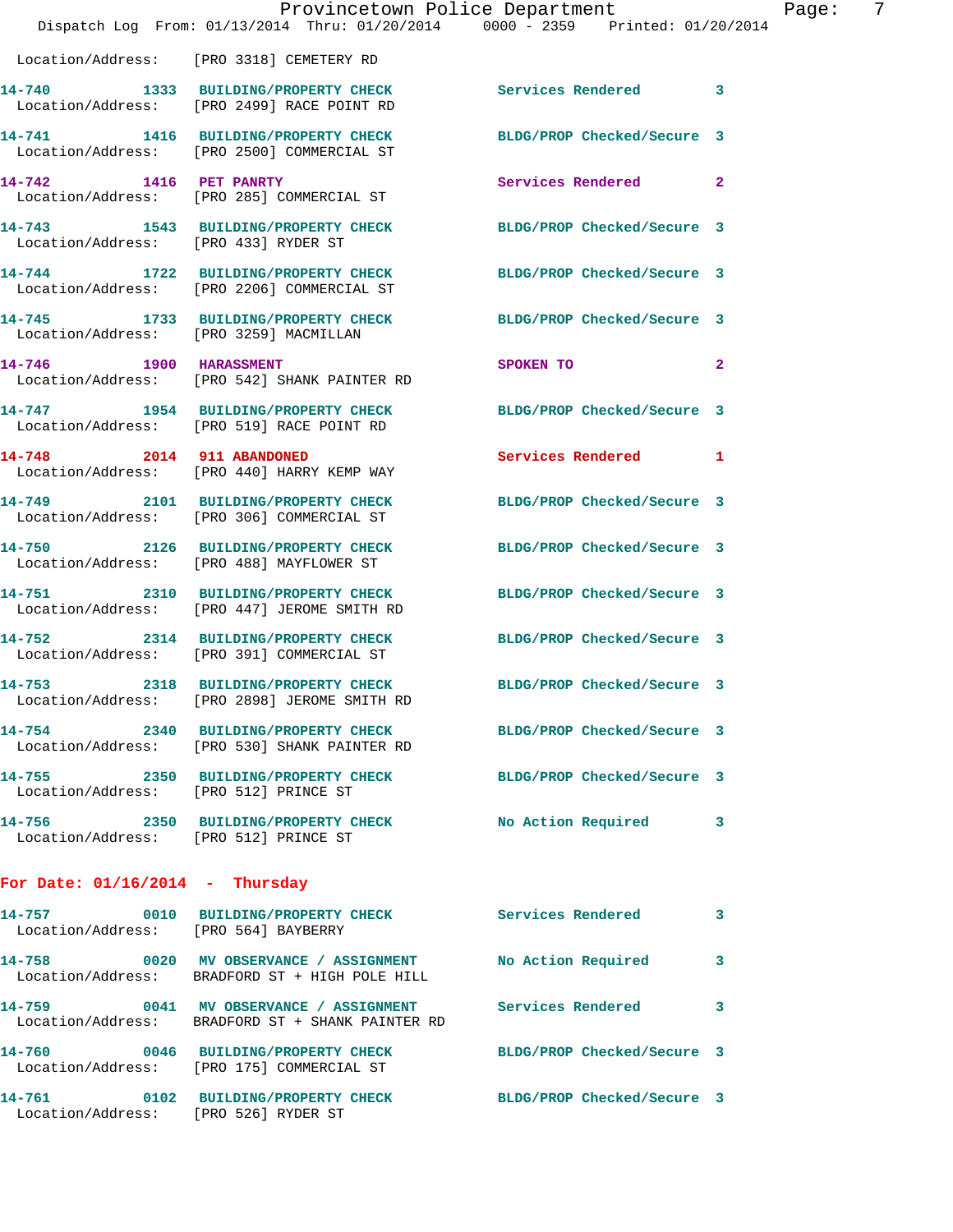|                                      |                                                                                                    | Provincetown Police Department<br>Dispatch Log From: 01/13/2014 Thru: 01/20/2014 0000 - 2359 Printed: 01/20/2014 | Page: 8 |
|--------------------------------------|----------------------------------------------------------------------------------------------------|------------------------------------------------------------------------------------------------------------------|---------|
|                                      | Location/Address: BRADFORD ST + HOWLAND ST                                                         | 14-762 0102 MV OBSERVANCE / ASSIGNMENT Services Rendered 3                                                       |         |
|                                      | Location/Address: [PRO 2206] COMMERCIAL ST                                                         | 14-763 0120 BUILDING/PROPERTY CHECK BLDG/PROP Checked/Secure 3                                                   |         |
|                                      | 14-764 0132 PARK, WALK & TALK<br>Location/Address: [PRO 2500] COMMERCIAL ST                        | No Action Required 2                                                                                             |         |
|                                      | Location/Address: [PRO 306] COMMERCIAL ST                                                          | 14-765 0153 BUILDING/PROPERTY CHECK BLDG/PROP Checked/Secure 3                                                   |         |
|                                      | Location/Address: [PRO 516] RACE POINT RD                                                          | 14-767 0200 BUILDING/PROPERTY CHECK BLDG/PROP Checked/Secure 3                                                   |         |
|                                      | Location/Address: [PRO 545] SHANK PAINTER RD                                                       | 14-766 0201 BUILDING/PROPERTY CHECK BLDG/PROP Checked/Secure 3                                                   |         |
|                                      | 14-768 0247 LOBBY TRAFFIC<br>Location/Address: [PRO 542] SHANK PAINTER RD                          | Services Rendered 2                                                                                              | 21      |
|                                      | 14-769 0253 BUILDING/PROPERTY CHECK<br>Location/Address: [PRO 3030] TIN PAN ALLEY RD               | BLDG/PROP Checked/Secure 3                                                                                       |         |
|                                      | Location/Address: [PRO 379] COMMERCIAL ST                                                          | 14-770 0349 BUILDING/PROPERTY CHECK BLDG/PROP Checked/Secure 3                                                   |         |
|                                      | 14-771 0410 BUILDING/PROPERTY CHECK<br>Location/Address: [PRO 1638] COMMERCIAL ST                  | BLDG/PROP Checked/Secure 3                                                                                       |         |
|                                      | Location/Address: [PRO 3259] MACMILLAN                                                             | 14-772 0429 BUILDING/PROPERTY CHECK Services Rendered 3                                                          |         |
|                                      | 14-773 0457 BUILDING/PROPERTY CHECK<br>Location/Address: [PRO 3163] WINTHROP ST                    | BLDG/PROP Checked/Secure 3                                                                                       |         |
| Location/Address: [PRO 3287] ROUTE 6 |                                                                                                    | 14-774 0458 BUILDING/PROPERTY CHECK BLDG/PROP Checked/Secure 3                                                   |         |
|                                      | Location/Address: [PRO 2494] BRADFORD ST                                                           | 14-775 0503 BUILDING/PROPERTY CHECK BLDG/PROP Checked/Secure 3                                                   |         |
|                                      | 14-776 0522 MEDICAL EMERGENCY<br>Location/Address: [PRO 1808] ATKINS MAYO RD                       | PATIENT REFUSAL 1                                                                                                |         |
|                                      | 14-778 0530 ALARM - GENERAL<br>Location/Address: [PRO 175] COMMERCIAL ST                           | False Alarm<br>$\mathbf{1}$                                                                                      |         |
| Location/Address: [PRO 3287] ROUTE 6 | 14-779 0745 BUILDING/PROPERTY CHECK                                                                | BLDG/PROP Checked/Secure 3                                                                                       |         |
|                                      | 14-780 0819 MEDICAL EMERGENCY<br>Location/Address: [PRO 2227] BRADFORD ST                          | <b>PATIENT REFUSAL</b><br>1                                                                                      |         |
| 14-781 0845 PARKED MVA               | Location/Address: [PRO 3222] ALDEN ST                                                              | Services Rendered<br>$\mathbf{2}$                                                                                |         |
|                                      | 14-782 0905 BUILDING/PROPERTY CHECK Services Rendered<br>Location/Address: [PRO 391] COMMERCIAL ST | 3                                                                                                                |         |
|                                      | 14-783 0910 ALARM SYSTEMS TEST<br>Location/Address: [PRO 204] COMMERCIAL ST                        | No Action Required 1                                                                                             |         |
| Location/Address: [PRO 571] ALDEN ST |                                                                                                    | 14-784 0941 BUILDING/PROPERTY CHECK BLDG/PROP Checked/Secure 3                                                   |         |
|                                      | 14-785 0957 ALARM SYSTEMS WORK<br>Location/Address: [PRO 178] COMMERCIAL ST                        | No Action Required 1                                                                                             |         |
|                                      |                                                                                                    | Services Rendered 2                                                                                              |         |

Location/Address: [PRO 1344] COMMERCIAL ST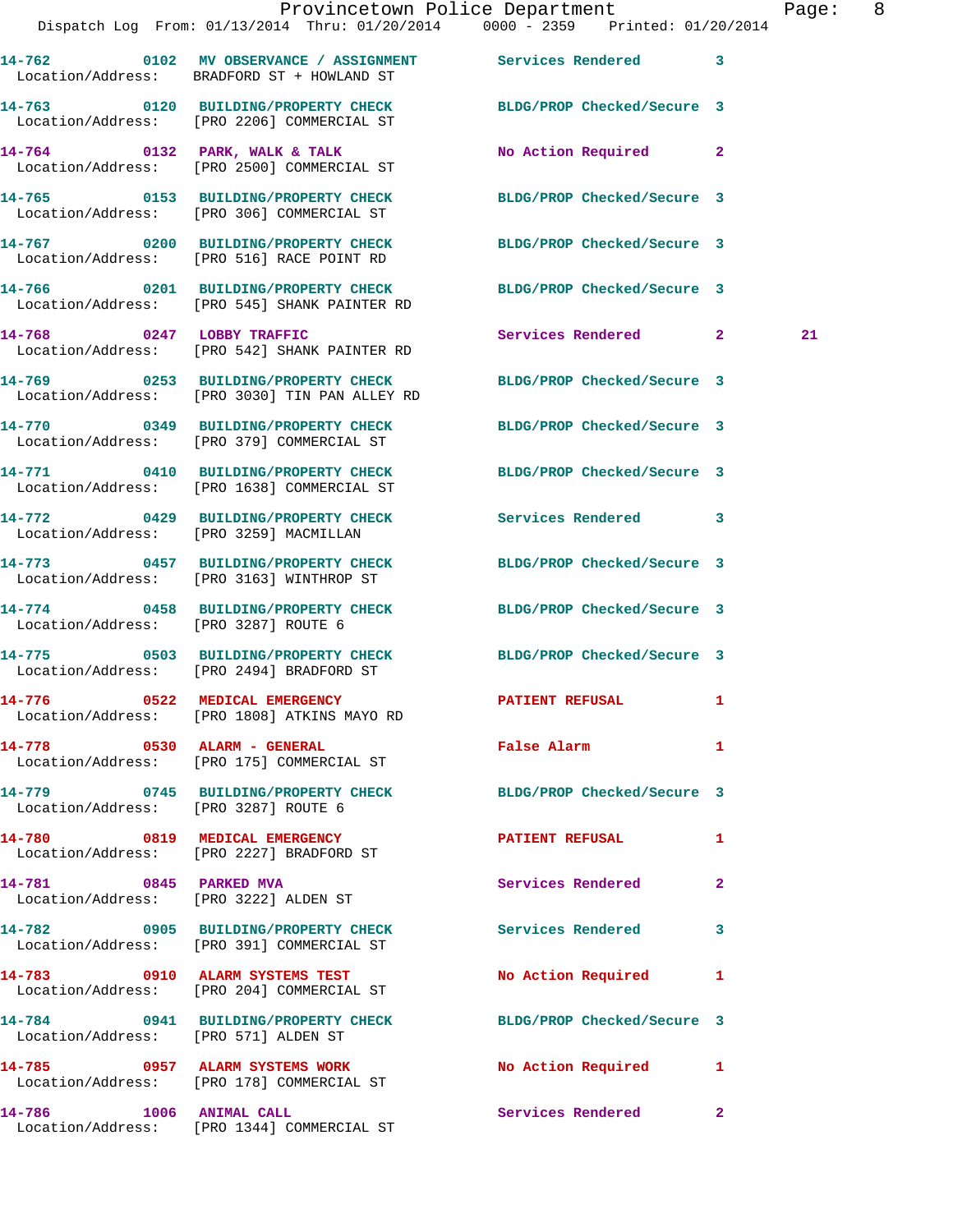Dispatch Log From: 01/13/2014 Thru: 01/20/2014 0000 - 2359 Printed: 01/20/2014

| 14-787<br>Location/Address: | 1050 | PARK, WALK & TALK<br>[PRO 3296] SHANK PAINTER RD  | Services Rendered          |  |
|-----------------------------|------|---------------------------------------------------|----------------------------|--|
| 14-788<br>Location/Address: | 1056 | BUILDING/PROPERTY CHECK<br>[PRO 3317] CEMETERY RD | BLDG/PROP Checked/Secure 3 |  |
| 14-789                      | 1103 | PARK, WALK & TALK                                 | Services Rendered          |  |

 Location/Address: [PRO 3296] SHANK PAINTER RD **14-790 1108 REASSURANCE CHECK Services Rendered 3**  Location/Address: [PRO 3632] COMMERCIAL ST **14-791 1137 BUILDING/PROPERTY CHECK Services Rendered 3** 

 Location/Address: [PRO 2898] JEROME SMITH RD 14-792 1151 PARK, WALK & TALK **Services Rendered** 2 Location: [PRO 3431] LOPES SQUARE

**14-793** 1210 MV COMPLAINT **14-793** GONE ON ARRIVAL 2 1 Location/Address: [PRO 2375] CONANT ST

**14-794 1358 BUILDING/PROPERTY CHECK BLDG/PROP Checked/Secure 3**  Location/Address: [PRO 3318] CEMETERY RD **14-795 1409 VERBAL STOP SIGN VERBAL WARNING 3** 

 Location/Address: GOSNOLD ST + BRADFORD ST **14-796 1410 BUILDING/PROPERTY CHECK BLDG/PROP Checked/Secure 3**  Location/Address: [PRO 2500] COMMERCIAL ST

**14-797 1513 MEDICAL EMERGENCY Transported to Hospital 1**  Location/Address: [PRO 3873] CONWELL ST

**14-798 1556 MV ACCIDENT Vehicle Towed 1**  Location/Address: SHANK PAINTER RD + JEROME SMITH RD Refer To Accident: 14-2-AC

**14-800 1756 BUILDING/PROPERTY CHECK BLDG/PROP Checked/Secure 3**  Location/Address: [PRO 3259] MACMILLAN **14-801 1757 ASSIST CITIZEN Services Rendered 3**  Location/Address: [PRO 537] SHANK PAINTER RD **14-802 1843 MV STOP VERBAL WARNING 3**  Location/Address: [PRO 542] SHANK PAINTER RD **14-803 1925 ASSIST AGENCY / MUTUAL AID Services Rendered 3** 

 Location/Address: [TRU] MOSES WAY **14-804 2002 BUILDING/PROPERTY CHECK BLDG/PROP Checked/Secure 3**  Location/Address: [PRO 2206] COMMERCIAL ST **14-805 2026 COMPLAINT-PHONE SCAM No Action Required 3**  Location/Address: [PRO 3173] FRANKLIN ST

## **For Date: 01/17/2014 - Friday**

| 14-806<br>0008<br>Location/Address: | <b>BUILDING/PROPERTY CHECK</b><br>[PRO 3259] MACMILLAN       | BLDG/PROP Checked/Secure 3 |  |
|-------------------------------------|--------------------------------------------------------------|----------------------------|--|
| 14-807<br>0033<br>Location/Address: | MV OBSERVANCE / ASSIGNMENT<br>BRADFORD ST + RYDER ST         | Services Rendered          |  |
| 14-808<br>0035<br>Location/Address: | <b>BUILDING/PROPERTY CHECK</b><br>[PRO 3296] SHANKPAINTER RD | BLDG/PROP Checked/Secure 3 |  |
| 14-809<br>0038<br>Location/Address: | <b>BUILDING/PROPERTY CHECK</b><br>[PRO 1778] SHANKPAINTER RD | BLDG/PROP Checked/Secure 3 |  |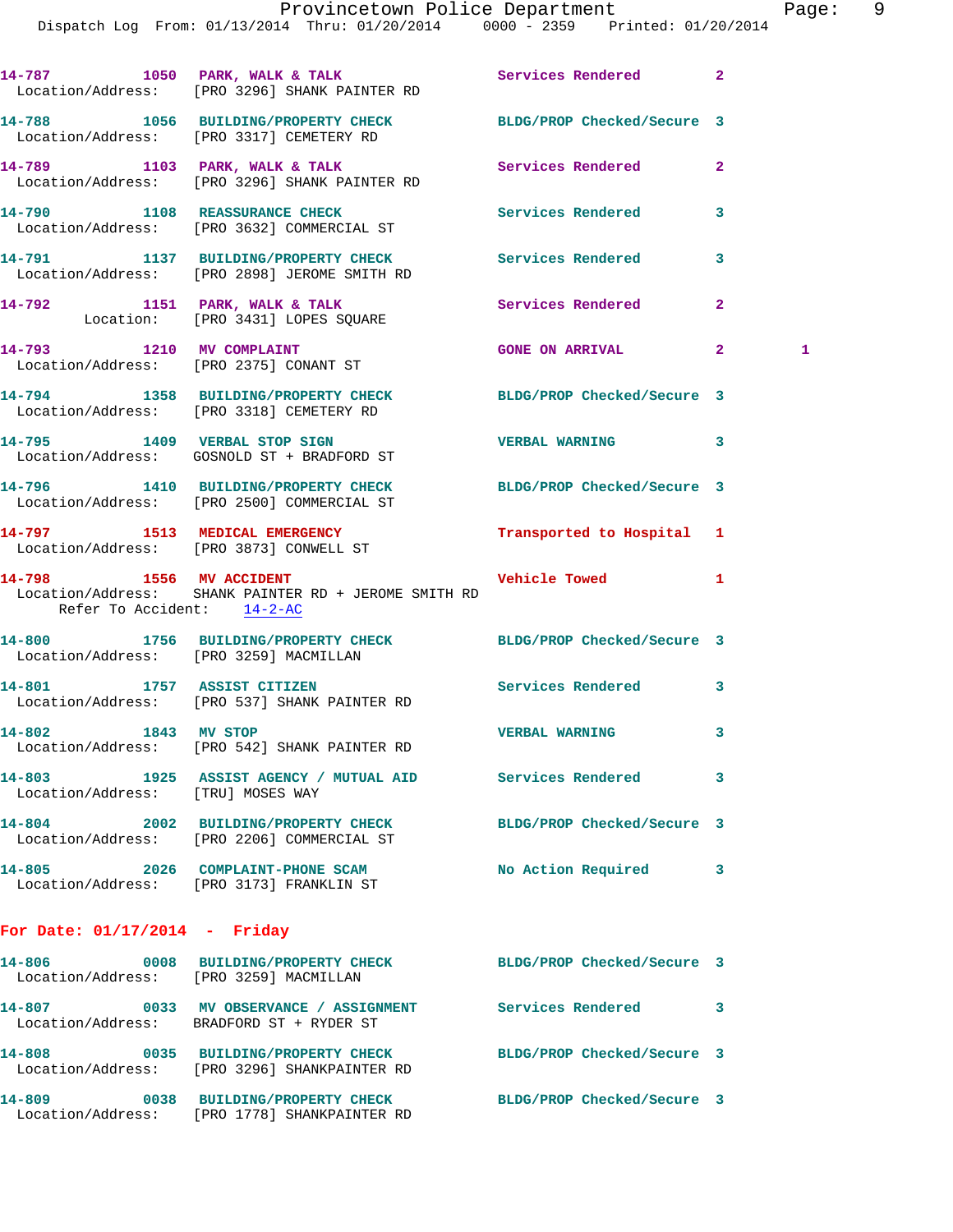|                                       | Provincetown Police Department The Page: 10<br>Dispatch Log From: 01/13/2014 Thru: 01/20/2014 0000 - 2359 Printed: 01/20/2014 |                             |              |
|---------------------------------------|-------------------------------------------------------------------------------------------------------------------------------|-----------------------------|--------------|
|                                       | 14-810 0124 BUILDING/PROPERTY CHECK BLDG/PROP Checked/Secure 3<br>Location/Address: [PRO 175] COMMERCIAL ST                   |                             |              |
| Location/Address: [PRO 444] HIGH POLE | 14-811 0141 BUILDING/PROPERTY CHECK BLDG/PROP Checked/Secure 3                                                                |                             |              |
|                                       | 14-812 0231 BUILDING/PROPERTY CHECK BLDG/PROP Checked/Secure 3<br>Location/Address: [PRO 3287] ROUTE 6                        |                             |              |
|                                       | 14-813 0418 BUILDING/PROPERTY CHECK BLDG/PROP Checked/Secure 3<br>Location/Address: [PRO 530] SHANK PAINTER RD                |                             |              |
|                                       | 14-814 0559 LOBBY TRAFFIC<br>Location/Address: [PRO 542] SHANK PAINTER RD                                                     | Services Rendered 2         | 18           |
|                                       | 14-815 0616 BUILDING/PROPERTY CHECK BLDG/PROP Checked/Secure 3<br>Location/Address: [PRO 1638] COMMERCIAL ST                  |                             |              |
|                                       | 14-817 0744 BUILDING/PROPERTY CHECK BLDG/PROP Checked/Secure 3<br>Location/Address: [PRO 2494] BRADFORD ST                    |                             |              |
| Location/Address: [PRO 3222] ALDEN ST | 14-818 0746 HOSPITAL TRANSPORT                                                                                                | Transported to Hospital 1   |              |
| Location/Address: [PRO 3287] ROUTE 6  | 14-819 0749 BUILDING/PROPERTY CHECK BLDG/PROP Checked/Secure 3                                                                |                             |              |
|                                       | 14-821 0802 MV STOP<br>Location: [PRO 3431] LOPES SQUARE                                                                      | <b>VERBAL WARNING</b>       | 3            |
| 14-822 0808 AT SCHOOL                 | Location/Address: [PRO 569] WINSLOW ST                                                                                        | Services Rendered 3         |              |
|                                       | 14-823 0824 RECON MEETING<br>Location/Address: [PRO 542] SHANK PAINTER RD                                                     | No Action Required 3        |              |
|                                       | 14-824 0834 BUILDING/PROPERTY CHECK Services Rendered 3<br>Location/Address: [PRO 2483] COMMERCIAL ST                         |                             |              |
|                                       | 14-825 0837 MV OBSERVANCE / ASSIGNMENT Services Rendered 3<br>Location: ROUTE 6 I/B NEAR HOWLAND ST                           |                             |              |
|                                       | 14-826 0849 BUILDING/PROPERTY CHECK BLDG/PROP Checked/Secure 3<br>Location/Address: [PRO 2500] COMMERCIAL ST                  |                             |              |
| 14-827 0856 MV STOP                   | Location/Address: [PRO 606] CONWELL ST                                                                                        | <b>VERBAL WARNING</b>       | $\mathbf{3}$ |
|                                       | 14-828 0948 BUILDING/PROPERTY CHECK BLDG/PROP Checked/Secure 3<br>Location/Address: [PRO 2490] PROVINCELANDS RD               |                             |              |
|                                       | 14-829 0957 BUILDING/PROPERTY CHECK BLDG/PROP Checked/Secure 3<br>Location/Address: [PRO 3318] CEMETERY RD                    |                             |              |
| Location/Address: [PRO 571] ALDEN ST  | 14-830 1015 BUILDING/PROPERTY CHECK BLDG/PROP Checked/Secure 3                                                                |                             |              |
|                                       | 14-831 1021 PARKED TRUCKS COMPLAINT<br>Location/Address: COMMERCIAL ST + WEST VINE ST                                         | SPOKEN TO NAME OF SPOKEN TO | $\mathbf{2}$ |
|                                       | 14-832 1038 CARDIAC/TRANSPORT<br>Location/Address: [PRO 440] HARRY KEMP WAY                                                   | Transported to Hospital 1   |              |
|                                       | 14-835 1048 COMPLAINT<br>Location/Address: [PRO 542] SHANK PAINTER RD                                                         | SPOKEN TO                   | 3            |
| 14-834 1053 ALARM - GENERAL           | Location/Address: [PRO 786] CARVER ST                                                                                         | False Alarm                 | 1            |
| Location/Address: COMMERCIAL ST       | 14-836 1104 PARK, WALK & TALK                                                                                                 | No Action Required 2        |              |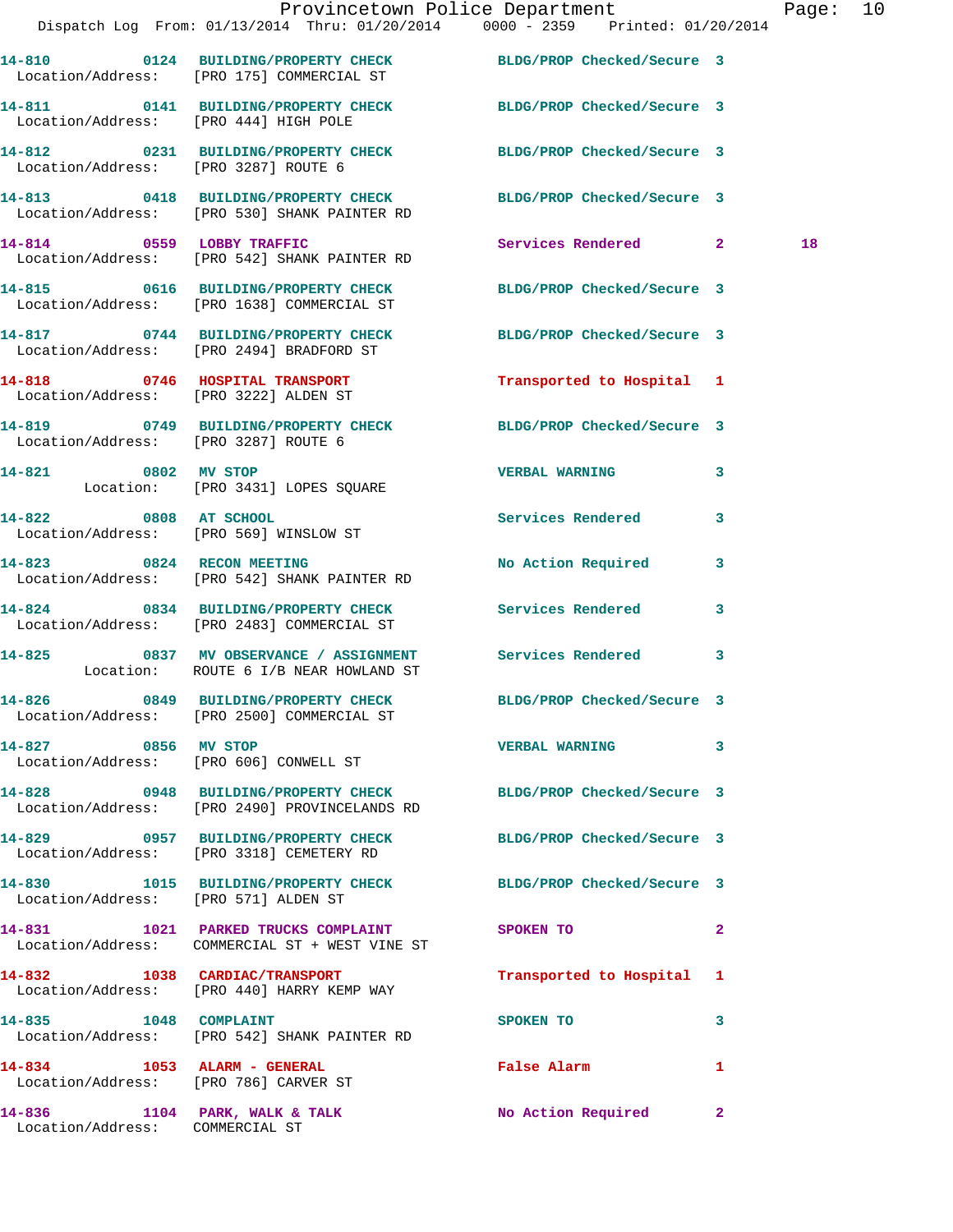|                                                                        | 14-837 1159 PARK, WALK & TALK<br>Location/Address: [PRO 285] COMMERCIAL ST                                     | Services Rendered          | $\mathbf{2}$            |
|------------------------------------------------------------------------|----------------------------------------------------------------------------------------------------------------|----------------------------|-------------------------|
|                                                                        | 14-838 1213 MV OBSERVANCE / ASSIGNMENT<br>Location/Address: HARRY KEMP WAY + HOWLAND ST                        | No Action Required 3       |                         |
| 14-839 1228 MEDICAL EMERGENCY<br>Location/Address: [PRO 3222] ALDEN ST |                                                                                                                | Transported to Hospital 1  |                         |
|                                                                        | 14-840 1344 MV OBSERVANCE / ASSIGNMENT<br>Location/Address: [PRO 391] COMMERCIAL ST                            | No Action Required         | 3                       |
|                                                                        | 14-841 1344 MV OBSERVANCE / ASSIGNMENT<br>Location/Address: HIGH POLE HL + BRADFORD ST                         | <b>Services Rendered</b>   | 3                       |
|                                                                        | 14-842 1358 FOLLOW UP<br>Location/Address: [PRO 2645] SHANK PAINTER RD                                         | Services Rendered          | $\mathbf{2}$            |
|                                                                        | 14-843 1400 ALARM - TESTING<br>Location/Address: [PRO 442] HARRY KEMP WAY                                      | <b>Services Rendered</b> 1 |                         |
| Location: DPW                                                          | 14-844 1407 ASSIST AGENCY / DPW                                                                                | Taken/Referred to Other 3  |                         |
|                                                                        | 14-845 1449 BUILDING/PROPERTY CHECK BLDG/PROP Checked/Secure 3<br>Location/Address: [PRO 2898] JEROME SMITH RD |                            |                         |
|                                                                        | 14-846 1506 BUILDING/OPEN DOOR<br>Location/Address: [PRO 525] COMMERCIAL ST                                    | BLD/PROP CHECKED UNSECUR 3 |                         |
| Location/Address: SHANKPAINTER RD                                      | 14-847 1529 MV OBSERVANCE / ASSIGNMENT                                                                         | No Action Required 3       |                         |
| 14-848 1537 SEC 12                                                     | Location/Address: [PRO 440] HARRY KEMP WAY                                                                     | Transported to Hospital 1  |                         |
| Location/Address: [PRO 3440] ROUTE 6                                   | 14-850 1558 MV OBSERVANCE / ASSIGNMENT No Action Required                                                      |                            | $\overline{\mathbf{3}}$ |
|                                                                        | 14-851 1603 MV STOP<br>Location: WEST OF BLINKING LIGHT                                                        | <b>VERBAL WARNING</b>      | 3                       |
|                                                                        | 14-852 1611 MV OBSERVANCE / ASSIGNMENT Services Rendered 3<br>Location/Address: [PRO 2494] BRADFORD ST         |                            |                         |
| 14-853 1615 COMPLAINT                                                  | Location/Address: [PRO 805] COMMERCIAL ST                                                                      | SPOKEN TO                  | 3                       |
| 14-854 1646 ASSIST CITIZEN                                             | Location/Address: [PRO 542] SHANK PAINTER RD                                                                   | Taken/Referred to Other 3  |                         |
|                                                                        | 14-855 1708 BUILDING/PROPERTY CHECK<br>Location/Address: [PRO 3030] TIN PAN ALLEY RD                           | BLDG/PROP Checked/Secure 3 |                         |
| 14-856                                                                 | 1711 BUILDING/PROPERTY CHECK<br>Location/Address: [PRO 3317] CEMETERY RD                                       | BLDG/PROP Checked/Secure 3 |                         |
|                                                                        | 14-857 1712 BUILDING/PROPERTY CHECK<br>Location/Address: [PRO 3318] CEMETERY RD                                | BLDG/PROP Checked/Secure 3 |                         |
| 14-858 1752 MEDICAL EMERGENCY<br>Location/Address: [PRO 3222] ALDEN ST |                                                                                                                | Transported to Hospital 1  |                         |
| Location/Address: [PRO 564] BAYBERRY                                   | 14-859 1800 BUILDING/PROPERTY CHECK                                                                            | Services Rendered          | 3                       |
| Location/Address: [PRO 3287] ROUTE 6                                   | 14-860 1853 BUILDING/PROPERTY CHECK                                                                            | BLDG/PROP Checked/Secure 3 |                         |
| 14-861                                                                 | <b>1857 MV ACCIDENT</b>                                                                                        | Services Rendered          | $\mathbf{1}$            |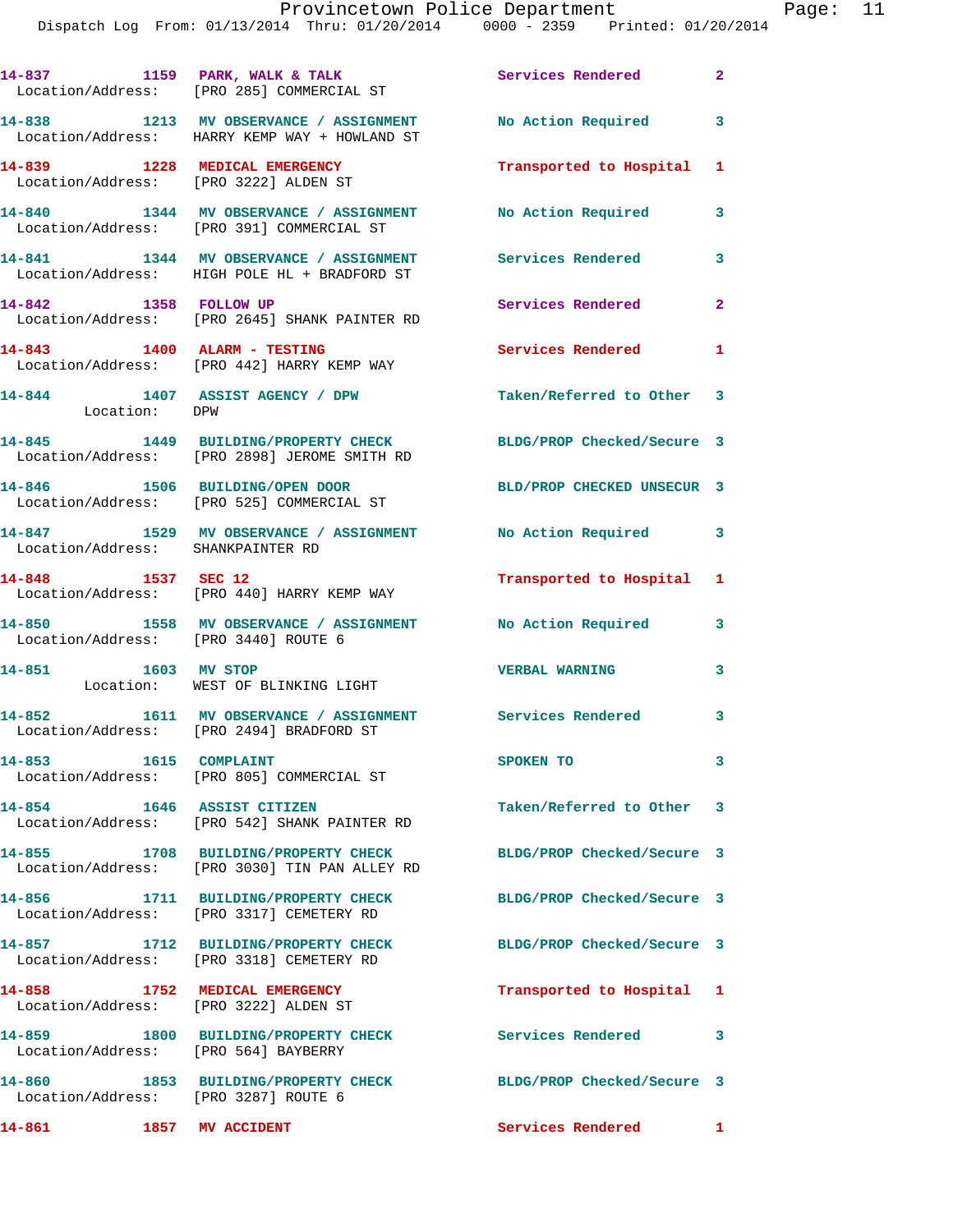|                                                             |                                                                                                       | Provincetown Police Department The Rage: 12<br>Dispatch Log From: 01/13/2014 Thru: 01/20/2014 0000 - 2359 Printed: 01/20/2014 |   |
|-------------------------------------------------------------|-------------------------------------------------------------------------------------------------------|-------------------------------------------------------------------------------------------------------------------------------|---|
| Location/Address: [PRO 777] BROWNE ST                       |                                                                                                       |                                                                                                                               |   |
|                                                             | Location/Address: [PRO 94] BRADFORD ST                                                                | 14-862 2010 BUILDING/PROPERTY CHECK BLDG/PROP Checked/Secure 3                                                                |   |
|                                                             | Location: [PRO 3672] TOWN LINE                                                                        | 14-863 2037 MV OBSERVANCE / ASSIGNMENT No Action Required 3                                                                   |   |
| 14-864 2044 MV STOP<br>Location/Address: ROUTE 6            |                                                                                                       | VERBAL WARNING 3                                                                                                              |   |
|                                                             |                                                                                                       | 14-865 2052 BUILDING/PROPERTY CHECK BLDG/PROP Checked/Secure 3<br>Location/Address: [PRO 1645] HARRY KEMP                     |   |
| 14-866 2057 MV STOP<br>Location/Address: ROUTE 6            |                                                                                                       | VERBAL WARNING 3                                                                                                              |   |
|                                                             |                                                                                                       | 14-867   2118   BUILDING/PROPERTY CHECK   No Action Required   3<br>Location/Address: [PRO 3430] COMMERCIAL ST                |   |
| Refer To $P/C$ : 14-9-AR                                    | 14-868 2123 MV STOP-ARREST 2008 Arrest(s) Made<br>Location/Address: [PRO 861] COMMERCIAL ST           | 3                                                                                                                             |   |
| For Date: $01/18/2014$ - Saturday                           |                                                                                                       |                                                                                                                               |   |
|                                                             | 14-869 0004 LOBBY TRAFFIC<br>Location/Address: [PRO 542] SHANK PAINTER RD                             | Services Rendered 2                                                                                                           | 7 |
|                                                             | Location/Address: [PRO 306] COMMERCIAL ST                                                             | 14-870 0008 BUILDING/PROPERTY CHECK BLDG/PROP Checked/Secure 3                                                                |   |
|                                                             | 14-871 0038 MV OBSERVANCE / ASSIGNMENT Services Rendered<br>Location/Address: BRADFORD ST + RYDER ST  | 3                                                                                                                             |   |
| 14-872 0040 MV STOP                                         | Location/Address: [PRO 2489] BRADFORD ST                                                              | <b>VERBAL WARNING</b><br>3                                                                                                    |   |
|                                                             | 14-873 0048 MV STOP<br>Location/Address: [PRO 2704] COMMERCIAL ST                                     | Services Rendered 3                                                                                                           |   |
| 14-874 0116 MV STOP<br>Location/Address: [PRO 2513] ROUTE 6 |                                                                                                       | <b>VERBAL WARNING</b>                                                                                                         |   |
|                                                             | Location/Address: [PRO 519] RACE POINT RD                                                             | 14-875 0122 BUILDING/PROPERTY CHECK BLDG/PROP Checked/Secure 3                                                                |   |
|                                                             | Location/Address: [PRO 530] SHANKPAINTER RD                                                           | 14-876 0334 BUILDING/PROPERTY CHECK BLDG/PROP Checked/Secure 3                                                                |   |
|                                                             | 14-877 0601 BUILDING/PROPERTY CHECK<br>Location/Address: [PRO 488] MAYFLOWER AVE                      | BLDG/PROP Checked/Secure 3                                                                                                    |   |
|                                                             | 14-878 0709 ALLERGIC REACTION<br>Location/Address: [PRO 396] COMMERCIAL ST                            | Transported to Hospital 1                                                                                                     |   |
| Location/Address: [PRO 571] ALDEN ST                        |                                                                                                       | 14-880 0806 BUILDING/PROPERTY CHECK BLDG/PROP Checked/Secure 3                                                                |   |
|                                                             | Location/Address: [PRO 2898] JEROME SMITH RD                                                          | 14-882 0824 BUILDING/PROPERTY CHECK BLDG/PROP Checked/Secure 3                                                                |   |
| Location/Address: [PRO 564] BAYBERRY                        | 14-883 0834 BUILDING/PROPERTY CHECK Services Rendered                                                 | 3                                                                                                                             |   |
|                                                             | 14-884 0837 EVALUATION<br>Location/Address: [PRO 3222] ALDEN ST                                       | Transported to Hospital 1                                                                                                     |   |
|                                                             | 14-885 0850 MV OBSERVANCE / ASSIGNMENT Services Rendered<br>Location/Address: [PRO 391] COMMERCIAL ST | 3                                                                                                                             |   |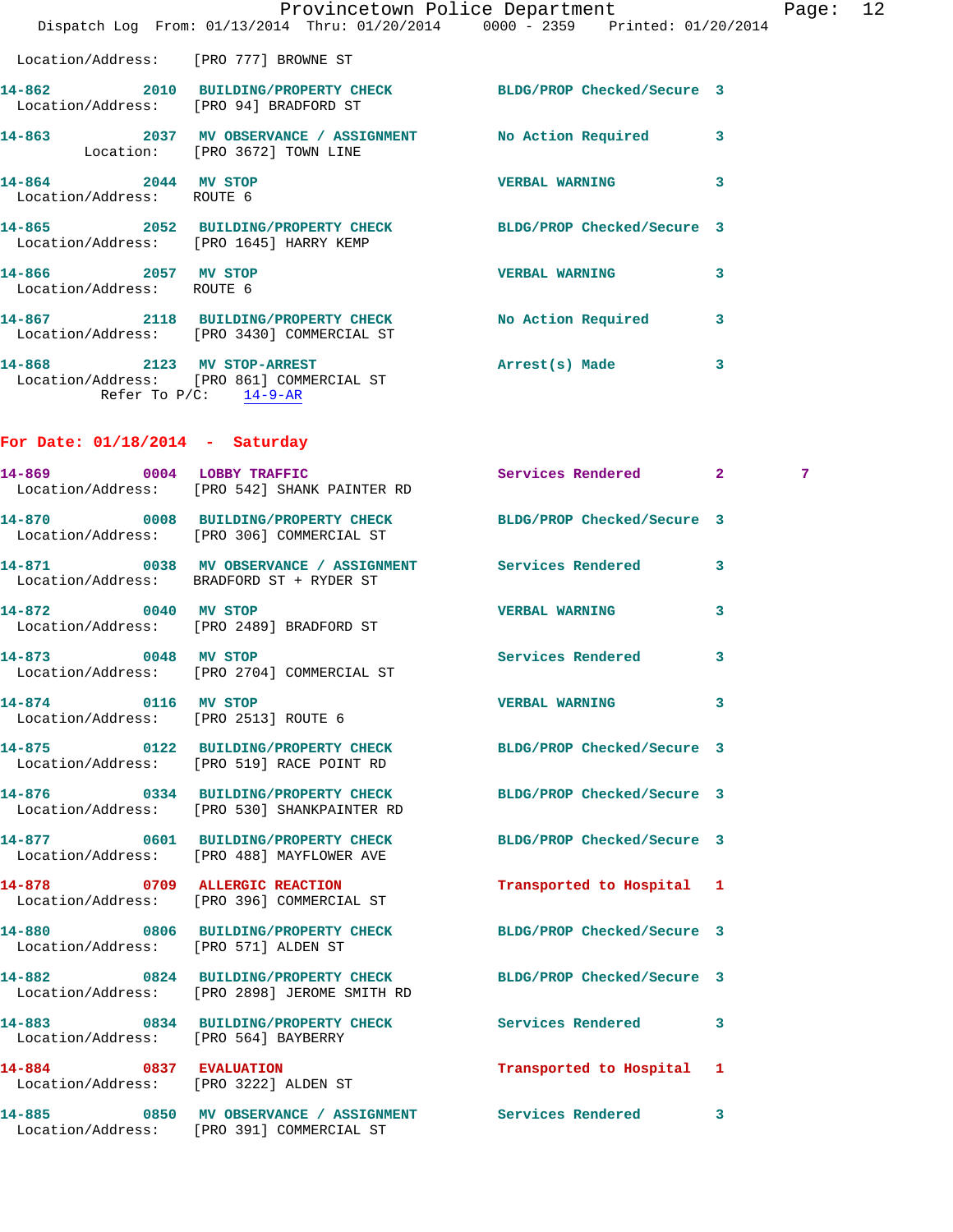| 14-887 0903 BOAT/HARBORMASTER<br>Location/Address: COMMERCIAL ST    |                                                                                     | Services Rendered          | $\mathbf{2}$             |
|---------------------------------------------------------------------|-------------------------------------------------------------------------------------|----------------------------|--------------------------|
|                                                                     | 14-888 0911 PARK, WALK & TALK<br>Location/Address: [PRO 516] RACE POINT RD          | Services Rendered          | $\mathbf{2}$             |
|                                                                     | 14-889 0912 REASSURANCE CHECK<br>Location/Address: [PRO 2144] CONWELL ST            | <b>Services Rendered</b>   | 3                        |
| Location/Address: [PRO 2818] CONWELL ST                             | 14-890 0936 MV OBSERVANCE / ASSIGNMENT Services Rendered                            |                            | 3                        |
| 14-891 0956 MV STOP<br>Location/Address: [PRO 42] BRADFORD ST       |                                                                                     | <b>VERBAL WARNING</b>      | $\mathbf{3}$             |
| 14-892 1016 MISSING PERSON<br>Location/Address: [PRO 1486] PEARL ST |                                                                                     | Services Rendered          | 1                        |
| Location/Address: WEST VINE ST                                      | 14-893 1021 DOG BITE PAST OCCURRED                                                  | Services Rendered          | $\sim$ 2                 |
|                                                                     | 14-894 1022 BUILDING/PROPERTY CHECK<br>Location/Address: [PRO 106] COMMERCIAL ST    | Services Rendered          | 3                        |
| 14-895 1047 MV STOP                                                 | Location/Address: BRADFORD ST + PRISCILLA ALDEN RD                                  | <b>VERBAL WARNING</b>      | $\overline{\phantom{a}}$ |
| Location/Address: [PRO 3287] ROUTE 6                                | 14-896 1048 BUILDING/PROPERTY CHECK BLDG/PROP Checked/Secure 3                      |                            |                          |
|                                                                     | 14-897 1113 MEDICAL EMERGENCY/DOT<br>Location/Address: [PRO 440] HARRY KEMP WAY     | Transported to Hospital 1  |                          |
| 14-899 1123 PET PANTRY                                              | Location/Address: [PRO 3296] SHANK PAINTER RD                                       | Services Rendered 2        |                          |
| 14-901 1217 PARK, WALK & TALK                                       | Location/Address: [PRO 537] SHANK PAINTER RD                                        | Services Rendered 2        |                          |
|                                                                     | 14-902 1224 BUILDING/PROPERTY CHECK<br>Location/Address: [PRO 519] RACE POINT RD    | BLDG/PROP Checked/Secure 3 |                          |
| 14-903 1230 MISSING PERSON<br>Location/Address: [PRO 1486] PEARL ST |                                                                                     | Services Rendered 1        |                          |
|                                                                     | 14-904 1241 BUILDING/PROPERTY CHECK<br>Location/Address: [PRO 391] COMMERCIAL ST    | Services Rendered          | $\overline{\mathbf{3}}$  |
| 14-905                                                              | 1342 BUILDING/PROPERTY CHECK<br>Location/Address: [PRO 3317] CEMETERY RD            | BLDG/PROP Checked/Secure 3 |                          |
|                                                                     | 14-906 1342 BUILDING/PROPERTY CHECK<br>Location/Address: [PRO 3318] CEMETERY RD     | BLDG/PROP Checked/Secure 3 |                          |
| 14-907<br>Location/Address: COMMERCIAL ST                           | 1357 COMPLAINT/OPEN DOOR                                                            | Services Rendered 3        |                          |
|                                                                     | 14-908 1453 BUILDING/PROPERTY CHECK<br>Location/Address: [PRO 518] RACE POINT RD    | BLDG/PROP Checked/Secure 3 |                          |
|                                                                     | 14-909 1502 BUILDING/PROPERTY CHECK<br>Location/Address: [PRO 2977] COMMERCIAL ST   | BLDG/PROP Checked/Secure 3 |                          |
| Location/Address: [PRO 2519] ROUTE 6                                | 14-910 1528 MV OBSERVANCE / ASSIGNMENT                                              | <b>Services Rendered</b>   | 3                        |
|                                                                     | 14-911 1604 BUILDING/PROPERTY CHECK<br>Location/Address: [PRO 75] CAPTAIN BERTIE RD | Services Rendered          | 3                        |
| 14-912                                                              | 1609 BUILDING/PROPERTY CHECK                                                        | BLDG/PROP Checked/Secure 3 |                          |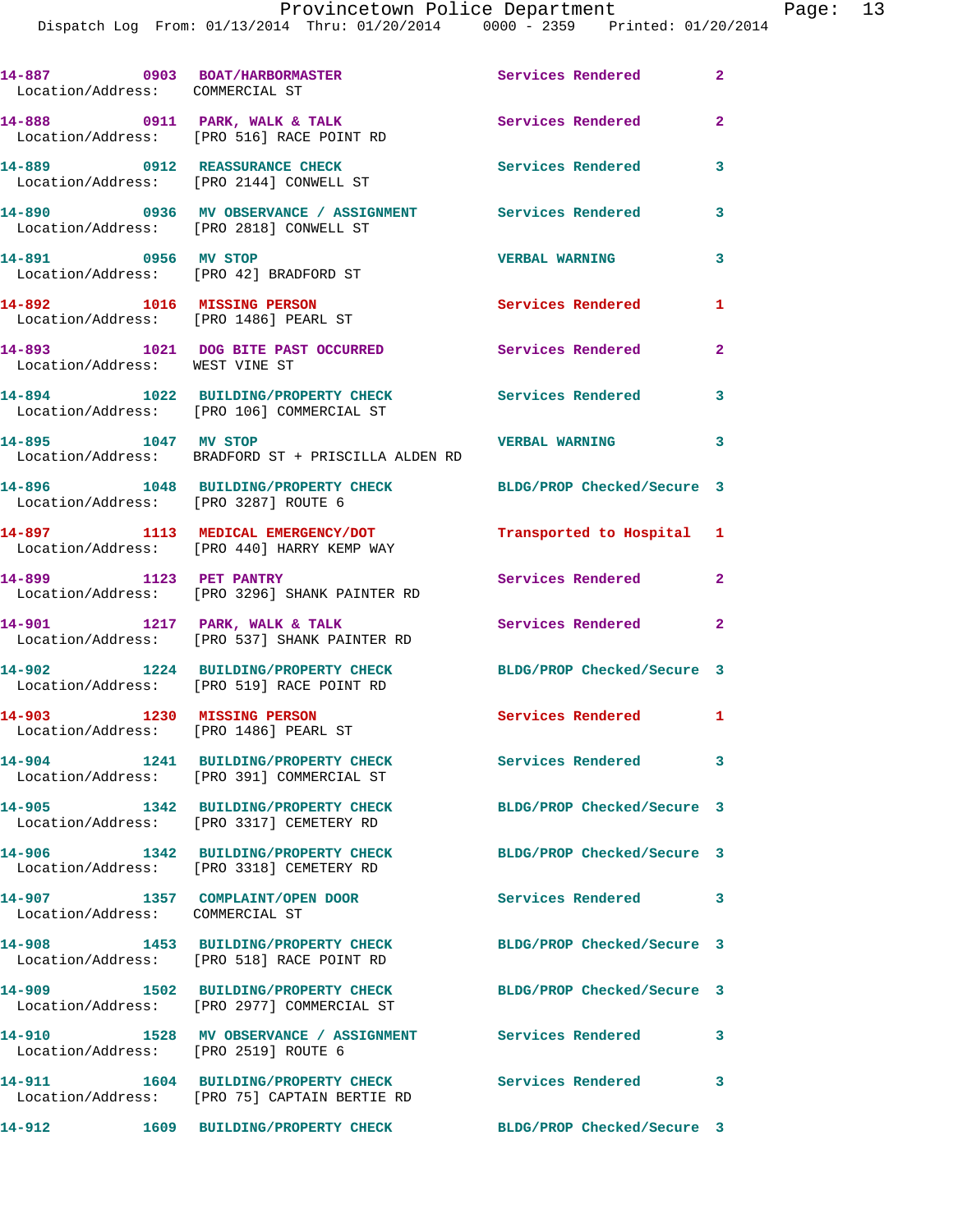|                                                               |                                                                                      | Provincetown Police Department                                                 |              |
|---------------------------------------------------------------|--------------------------------------------------------------------------------------|--------------------------------------------------------------------------------|--------------|
|                                                               |                                                                                      | Dispatch Log From: 01/13/2014 Thru: 01/20/2014 0000 - 2359 Printed: 01/20/2014 |              |
|                                                               | Location/Address: [PRO 2543] MACMILLAN WHARF                                         |                                                                                |              |
| Location/Address: [PRO 564] BAYBERRY                          |                                                                                      | 14-913 1615 BUILDING/PROPERTY CHECK BLDG/PROP Checked/Secure 3                 |              |
| Location/Address: [PRO 58] BRADFORD ST                        |                                                                                      | 14-914 1618 MV OBSERVANCE / ASSIGNMENT Services Rendered                       | 3            |
| Location/Address: [PRO 3440] ROUTE 6                          | 14-915 1659 MV OBSERVANCE / ASSIGNMENT                                               | <b>No Action Required</b>                                                      | 3            |
|                                                               | 14-916 1706 ALARM - FIRE<br>Location/Address: [PRO 106] COMMERCIAL ST                | False Alarm                                                                    | 1            |
|                                                               | 14-917 1729 BUILDING/PROPERTY CHECK<br>Location/Address: [PRO 488] MAYFLOWER AVE     | BLDG/PROP Checked/Secure 3                                                     |              |
|                                                               | 14-918 1748 BUILDING/PROPERTY CHECK<br>Location/Address: [PRO 569] WINSLOW ST        | BLDG/PROP Checked/Secure 3                                                     |              |
|                                                               | Location/Address: HARRY KEMP WAY + HOWLAND ST                                        | 14-919 1825 MV OBSERVANCE / ASSIGNMENT Services Rendered                       | 3            |
| 14-920 1837 MV STOP<br>Location/Address: HOWLAND ST           |                                                                                      | <b>VERBAL WARNING</b>                                                          | 3            |
| Location/Address: [PRO 554] TREMONT ST                        | 14-921 1857 BUILDING/PROPERTY CHECK                                                  | BLDG/PROP Checked/Secure 3                                                     |              |
|                                                               | 14-922 1905 ALARM - GENERAL<br>Location/Address: [PRO 1122] THISTLEMORE RD           | Unfounded                                                                      | 1            |
|                                                               | 14-923 1956 BUILDING/PROPERTY CHECK<br>Location/Address: [PRO 2490] PROVINCELANDS RD | BLDG/PROP Checked/Secure 3                                                     |              |
|                                                               | Location/Address: [PRO 517] RACE POINT RD                                            | 14-924 2042 BUILDING/PROPERTY CHECK BLDG/PROP Checked/Secure 3                 |              |
| Location/Address: [PRO 2521] ROUTE 6                          |                                                                                      | 14-925 2120 MV OBSERVANCE / ASSIGNMENT Services Rendered                       | 3            |
| 14-926                                                        | Location/Address: [PRO 1778] SHANKPAINTER RD                                         | 2125 BUILDING/PROPERTY CHECK BLDG/PROP Checked/Secure 3                        |              |
|                                                               | Location/Address: [PRO 3004] BRADFORD ST                                             | 14-927 2146 BUILDING/PROPERTY CHECK BLDG/PROP Checked/Secure 3                 |              |
|                                                               | 14-928 2205 BUILDING/PROPERTY CHECK<br>Location/Address: [PRO 440] HARRY KEMP WAY    | BLDG/PROP Checked/Secure 3                                                     |              |
| 14-929 2206 MV STOP<br>Location/Address: [PRO 2479] ROUTE 6   |                                                                                      | No Action Required                                                             | 3            |
| 14-930 2211 MV STOP<br>Location/Address: [PRO 32] BRADFORD ST |                                                                                      | Citation/Warning Issued                                                        | 3            |
| For Date: $01/19/2014$ - Sunday                               |                                                                                      |                                                                                |              |
|                                                               | 14-931 0003 BUILDING/PROPERTY CHECK<br>Location/Address: [PRO 391] COMMERCIAL ST     | BLDG/PROP Checked/Secure 3                                                     |              |
| Location/Address: [PRO 444] HIGH POLE                         | 14-932 0022 BUILDING/PROPERTY CHECK                                                  | BLDG/PROP Checked/Secure 3                                                     |              |
|                                                               | 14-933 0024 MV OBSERVANCE / ASSIGNMENT<br>Location/Address: BRADFORD ST + RYDER ST   | No Action Required                                                             | 3            |
| 14-936<br>0048 911 GENERAL                                    |                                                                                      | <b>Services Rendered</b>                                                       | $\mathbf{1}$ |

Location/Address: [PRO 542] SHANK PAINTER RD

Page: 14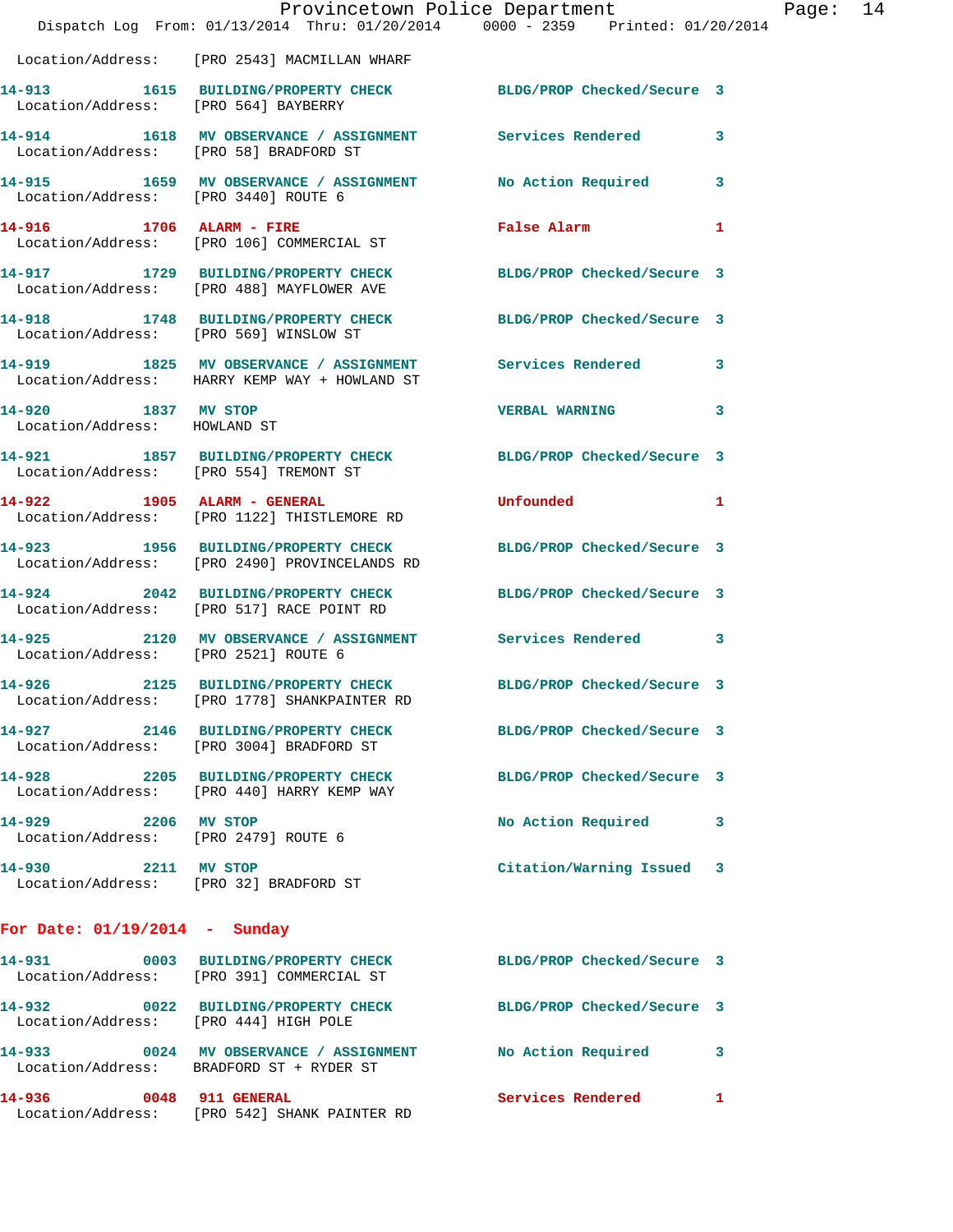|                                                                  | Dispatch Log From: 01/13/2014 Thru: 01/20/2014 0000 - 2359 Printed: 01/20/2014                                 | Provincetown Police Department | Page: 15       |
|------------------------------------------------------------------|----------------------------------------------------------------------------------------------------------------|--------------------------------|----------------|
|                                                                  | 14-934 0121 NON RESPONSIVE<br>Location/Address: [PRO 246] COMMERCIAL ST                                        | Services Rendered 1            |                |
|                                                                  | 14-935 0147 BUILDING/PROPERTY CHECK BLDG/PROP Checked/Secure 3<br>Location/Address: [PRO 3259] MACMILLAN       |                                |                |
|                                                                  |                                                                                                                | Services Rendered 2            | -6             |
|                                                                  | 14-938 0217 BUILDING/PROPERTY CHECK BLDG/PROP Checked/Secure 3<br>Location/Address: [PRO 2206] COMMERCIAL ST   |                                |                |
|                                                                  | 14-939 0513 BUILDING/PROPERTY CHECK BLDG/PROP Checked/Secure 3<br>Location/Address: [PRO 519] RACE POINT RD    |                                |                |
|                                                                  | 14-940 0518 BUILDING/PROPERTY CHECK BLDG/PROP Checked/Secure 3<br>Location/Address: [PRO 75] CAPTAIN BERTIE RD |                                |                |
| Location/Address: SHANK PAINTER RD                               | 14-941 0610 MV OBSERVANCE / ASSIGNMENT No Action Required 3                                                    |                                |                |
|                                                                  | 14-942 0730 ANIMAL CALL<br>Location/Address: [PRO 146] COMMERCIAL ST                                           | Services Rendered              | $\overline{2}$ |
|                                                                  | 14-943 0747 PICK UP LOCKBOXES Services Rendered 3<br>Location/Address: [PRO 542] SHANK PAINTER RD              |                                |                |
|                                                                  | 14-944 0830 BUILDING/PROPERTY CHECK BLD/PROP CHECKED UNSECUR 3<br>Location/Address: [PRO 488] MAYFLOWER ST     |                                |                |
| Location/Address: THISTLEMORE RD                                 | 14-945 0831 LOCKBOX APPLICATION Services Rendered 3                                                            |                                |                |
|                                                                  | 14-946 0916 ASSIST CITIZEN<br>Location/Address: [PRO 2144] CONWELL ST                                          | Services Rendered 3            |                |
|                                                                  | 14-947 0933 BUILDING/PROPERTY CHECK BLDG/PROP Checked/Secure 3<br>Location/Address: [PRO 519] RACE POINT RD    |                                |                |
|                                                                  | 14-948 0946 MEDICAL EMERGENCY<br>Location/Address: [PRO 1419] PLEASANT ST                                      | Services Rendered 1            |                |
| 14-949 1052 MV COMPLAINT<br>Location/Address: [PRO 2479] ROUTE 6 |                                                                                                                | <b>GONE ON ARRIVAL</b>         |                |
|                                                                  | 14-950 1119 MV OBSERVANCE / ASSIGNMENT Services Rendered 3<br>Location/Address: [PRO 530] SHANKPAINTER RD      |                                |                |
| Location/Address: COMMERCIAL ST                                  | 14-951 1329 PARK, WALK & TALK                                                                                  | <b>Services Rendered</b> 2     |                |
|                                                                  | 14-952 1334 BUILDING/PROPERTY CHECK<br>Location/Address: [PRO 182] COMMERCIAL ST                               | BLDG/PROP Checked/Secure 3     |                |
|                                                                  | 14-953 1349 BUILDING/PROPERTY CHECK<br>Location/Address: [PRO 3256] COMMERCIAL ST                              | BLDG/PROP Checked/Secure 3     |                |
|                                                                  | 14-954 1410 BUILDING/PROPERTY CHECK<br>Location/Address: [PRO 175] COMMERCIAL ST                               | BLDG/PROP Checked/Secure 3     |                |
|                                                                  | 14-956 1516 IN THE HIGH SCHOOL<br>Location/Address: [PRO 569] WINSLOW ST                                       | Services Rendered 3            |                |
| 14-957 1633 LOW WIRE                                             | Location/Address: [PRO 399] COMMERCIAL ST                                                                      | <b>GONE ON ARRIVAL</b>         | -2             |
|                                                                  | 14-958 1725 BUILDING/PROPERTY CHECK BLDG/PROP Checked/Secure 3<br>Location/Address: [PRO 530] SHANKPAINTER RD  |                                |                |
|                                                                  | 14-959 1732 STREET LIGHT OUT                                                                                   | Services Rendered 2            |                |

Location/Address: [PRO 1542] COMMERCIAL ST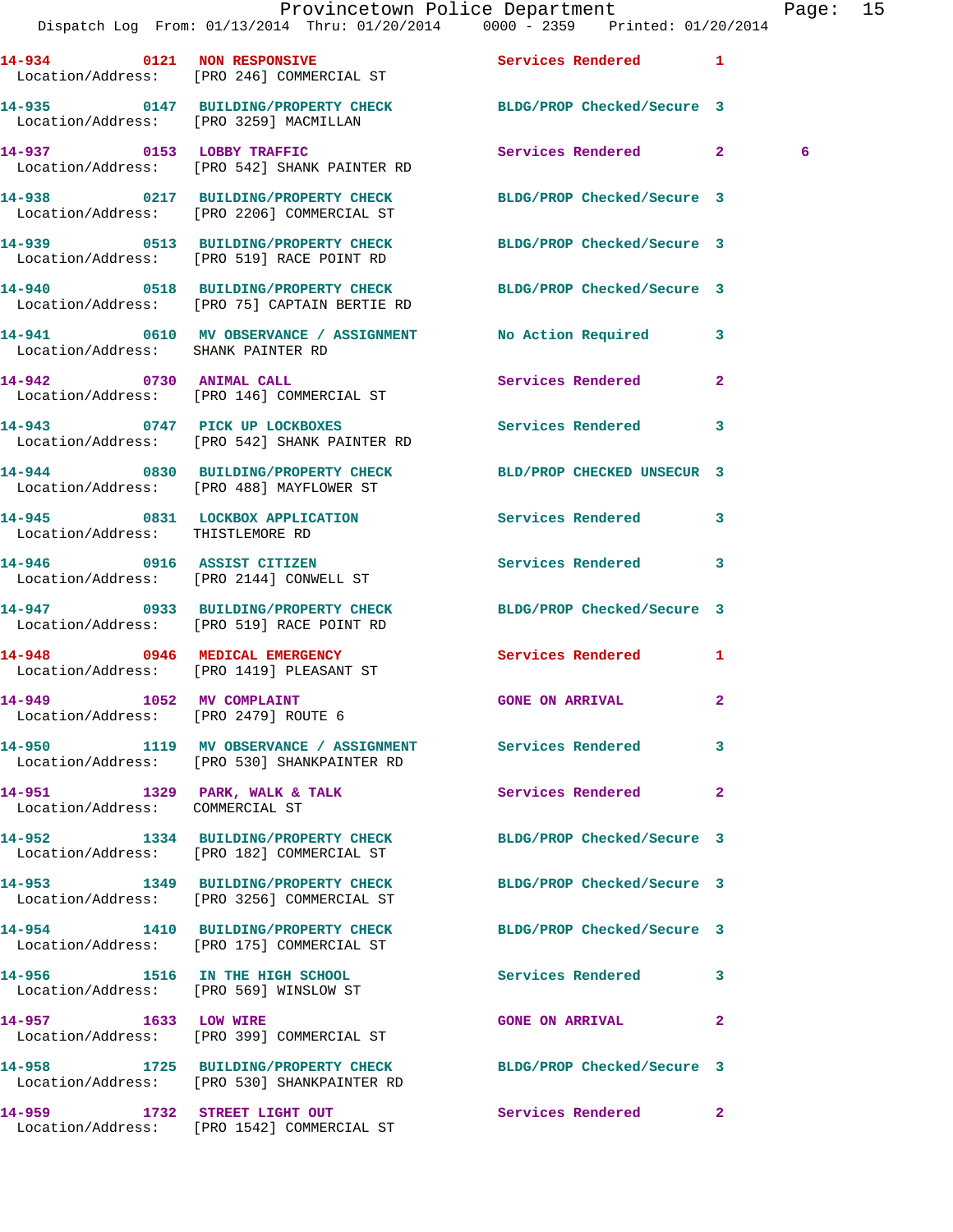|                                                | 14-960 1852 BUILDING/PROPERTY CHECK<br>Location/Address: [PRO 2898] JEROME SMITH RD                            | BLDG/PROP Checked/Secure 3 |              |
|------------------------------------------------|----------------------------------------------------------------------------------------------------------------|----------------------------|--------------|
|                                                | 14-961 1909 BUILDING/PROPERTY CHECK<br>Location/Address: [PRO 2206] COMMERCIAL ST                              | BLDG/PROP Checked/Secure 3 |              |
|                                                | 14-962 1916 MV OBSERVANCE / ASSIGNMENT<br>Location/Address: ALDEN ST + BRADFORD ST                             | Services Rendered 3        |              |
|                                                | 14-963 2010 BUILDING/PROPERTY CHECK<br>Location/Address: [PRO 571] ALDEN ST                                    | BLDG/PROP Checked/Secure 3 |              |
|                                                | 14-964 2328 BUILDING/PROPERTY CHECK<br>Location/Address: [PRO 1638] COMMERCIAL ST                              | BLD/PROP CHECKED UNSECUR 3 |              |
|                                                | 14-965 2329 BUILDING/PROPERTY CHECK<br>Location/Address: [PRO 488] MAYFLOWER ST                                | BLDG/PROP Checked/Secure 3 |              |
| For Date: $01/20/2014$ - Monday                |                                                                                                                |                            |              |
|                                                | 14-966 0022 BUILDING/PROPERTY CHECK BLDG/PROP Checked/Secure 3<br>Location/Address: [PRO 2500] COMMERCIAL ST   |                            |              |
| 14-967 0029 LOBBY TRAFFIC                      | Location/Address: [PRO 542] SHANK PAINTER RD                                                                   | <b>Services Rendered</b>   | $\mathbf{2}$ |
| Location/Address: SHANK PAINTER RD             | 14-968 0038 MV OBSERVANCE / ASSIGNMENT No Action Required 3                                                    |                            |              |
|                                                | 14-969 0154 BUILDING/PROPERTY CHECK<br>Location/Address: [PRO 175] COMMERCIAL ST                               | BLDG/PROP Checked/Secure 3 |              |
| <b>14-970</b>                                  | 0236 BUILDING/PROPERTY CHECK<br>Location/Address: [PRO 2206] COMMERCIAL ST                                     | BLDG/PROP Checked/Secure 3 |              |
|                                                | 14-971 0417 BUILDING/PROPERTY CHECK<br>Location/Address: [PRO 447] JEROME SMITH RD                             | BLDG/PROP Checked/Secure 3 |              |
| 14-972<br>Location/Address: [PRO 526] RYDER ST | 0455 BUILDING/PROPERTY CHECK BLDG/PROP Checked/Secure 3                                                        |                            |              |
|                                                | 14-973 0455 BUILDING/PROPERTY CHECK<br>Location/Address: [PRO 3296] SHANKPAINTER RD                            | BLDG/PROP Checked/Secure 3 |              |
|                                                | 14-974 0536 MV OBSERVANCE / ASSIGNMENT No Action Required 3<br>Location/Address: BRADFORD ST + HIGH POLE HILL  |                            |              |
|                                                | 14-975 0613 BUILDING/PROPERTY CHECK BLDG/PROP Checked/Secure 3<br>Location/Address: [PRO 75] CAPTAIN BERTIE RD |                            |              |
|                                                | 14-976 0726 MV OBSERVANCE / ASSIGNMENT<br>Location/Address: BRADFORD ST + HANCOCK ST                           | No Action Required         | 3            |
|                                                | 14-977 0735 MV OBSERVANCE / ASSIGNMENT No Action Required<br>Location/Address: [PRO 2577] BRADFORD ST          |                            | 3            |
|                                                | 14-978 0817 BUILDING/PROPERTY CHECK<br>Location/Address: [PRO 564] BAYBERRY AVE                                | BLDG/PROP Checked/Secure 3 |              |
|                                                | 14-979 0825 BUILDING/PROPERTY CHECK<br>Location/Address: [PRO 530] SHANKPAINTER RD                             | <b>Services Rendered</b>   | $\sim$ 3     |
| 14-980                                         | 0829 PARKING COMPLAINT / GENERAL Services Rendered 3<br>Location/Address: [PRO 2157] COMMERCIAL ST             |                            |              |
| Location/Address: HARRY KEMP WAY               | 14-981 0852 MEDICAL EMERGENCY                                                                                  | <b>Services Rendered</b> 1 |              |
| 14-982                                         | 0933 BUILDING/PROPERTY CHECK BLDG/PROP Checked/Secure 3                                                        |                            |              |